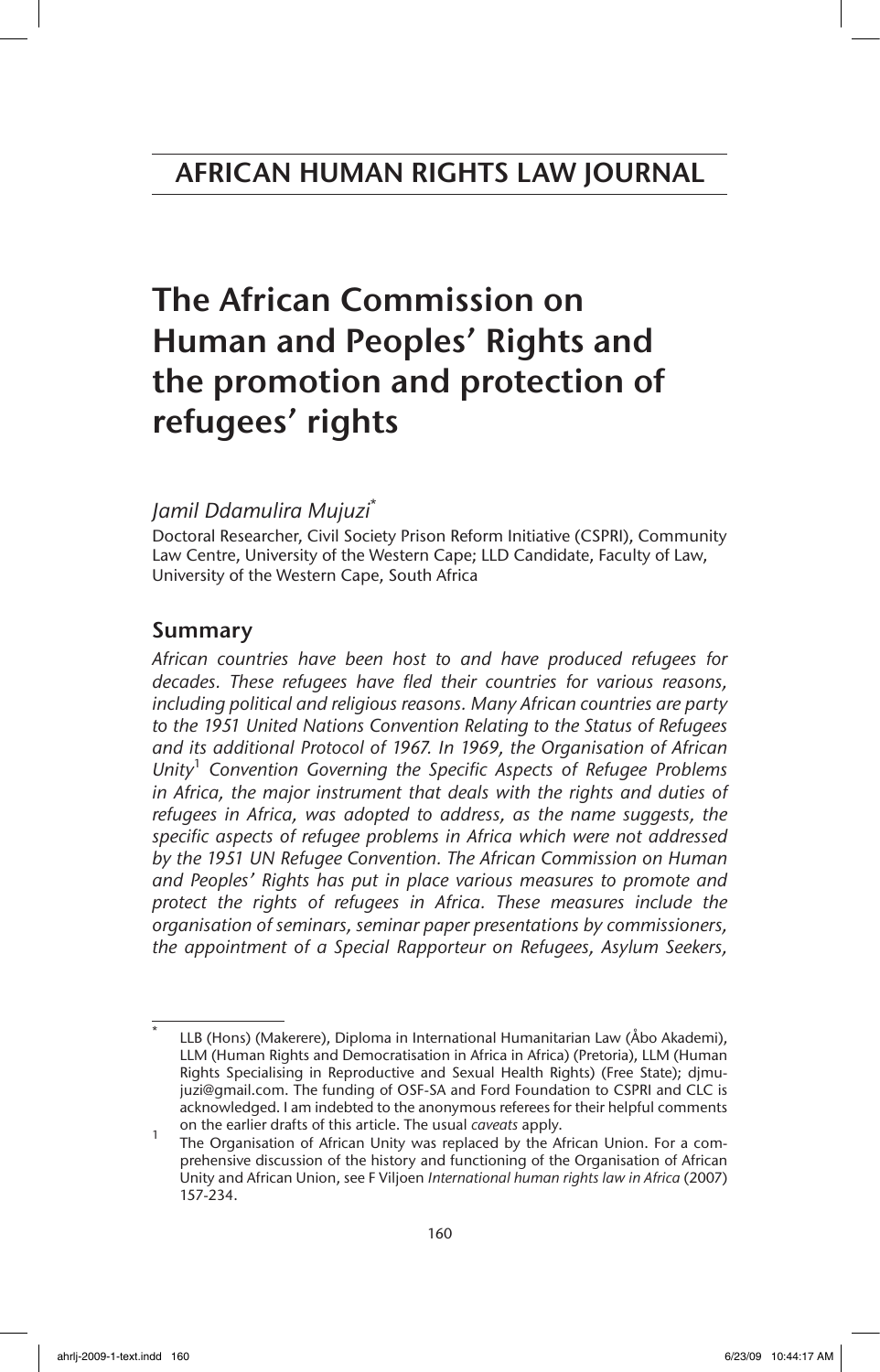*Migrants and Internally Displaced Persons in Africa, and adopting resolutions on the rights of refugees. The African Commission has also allied itself with various international human rights and humanitarian law organisations to protect the rights of refugees in Africa. It has protected the rights of refugees through its visits to different countries and through its decisions on individual communications. This article observes,* inter alia*, that, although the African Commission has entertained various communications dealing with the rights of refugees in Africa, the arguments of the parties to those communications as well as the decisions of the Commission have largely focused on the African Charter on Human and Peoples' Rights and not on the 1969 OAU Convention on Refugees. The author recommends that, in matters relating to refugee' rights, the African Commission should always invoke the provisions of the 1969 OAU Refugee Convention in addition to the African Charter and, where need be, reference should be made to other refugee-related instruments.*

## 1 Introduction

African countries have been host to and the producers of refugees for a long period of time. $^2$  Although in Africa '[r]efugees were initially considered generously as one of the consequences of the fight against colonialism', $3$  there are now various factors contributing to people fleeing their countries. These factors include political, social and economic problems; religious and ethnic tensions and internal conflicts; liberation struggles, civil wars and *coups d'état*.<sup>4</sup> In December 2008, the United Nations High Commissioner for Refugees (UNHCR) reported that by the end of 2007, Africa, the poorest continent in the world, was hosting the largest number of refugees (22%) after Asia (55%).<sup>5</sup> Both natural disasters (such as floods, drought and other calamities) and man-made ones (such as civil wars) have been responsible for displacing thousands of people in various African countries. Africa has been host to many dictatorial regimes that have caused many people to find it impossible to live in their countries of nationality and hence seek asylum in other countries because of persecution.

<sup>2</sup> IC Jackson *The refugee concept in group situations* (1999) 143-176.

<sup>3</sup> R Murray 'Refugees and internally displaced persons and human rights: The African system' (2005) 24 *Refugee Survey Quarterly* 56.

See OS Oyelade 'A critique of the rights of refugees under the OAU Convention Governing the Specific Aspects of Refugee Problems in Africa' (2006) 12 *East African Journal of Peace and Human Rights* 164-168.

<sup>5</sup> UNHCR *Statistical yearbook 2007: Trends in displacement, protection and solutions* (December 2008) 7 http://www.unhcr.org/cgi-bin/texis/vtx/home/opendoc.pdf?id =4981c4812&tbl=STATISTICS (accessed 2 February 2009).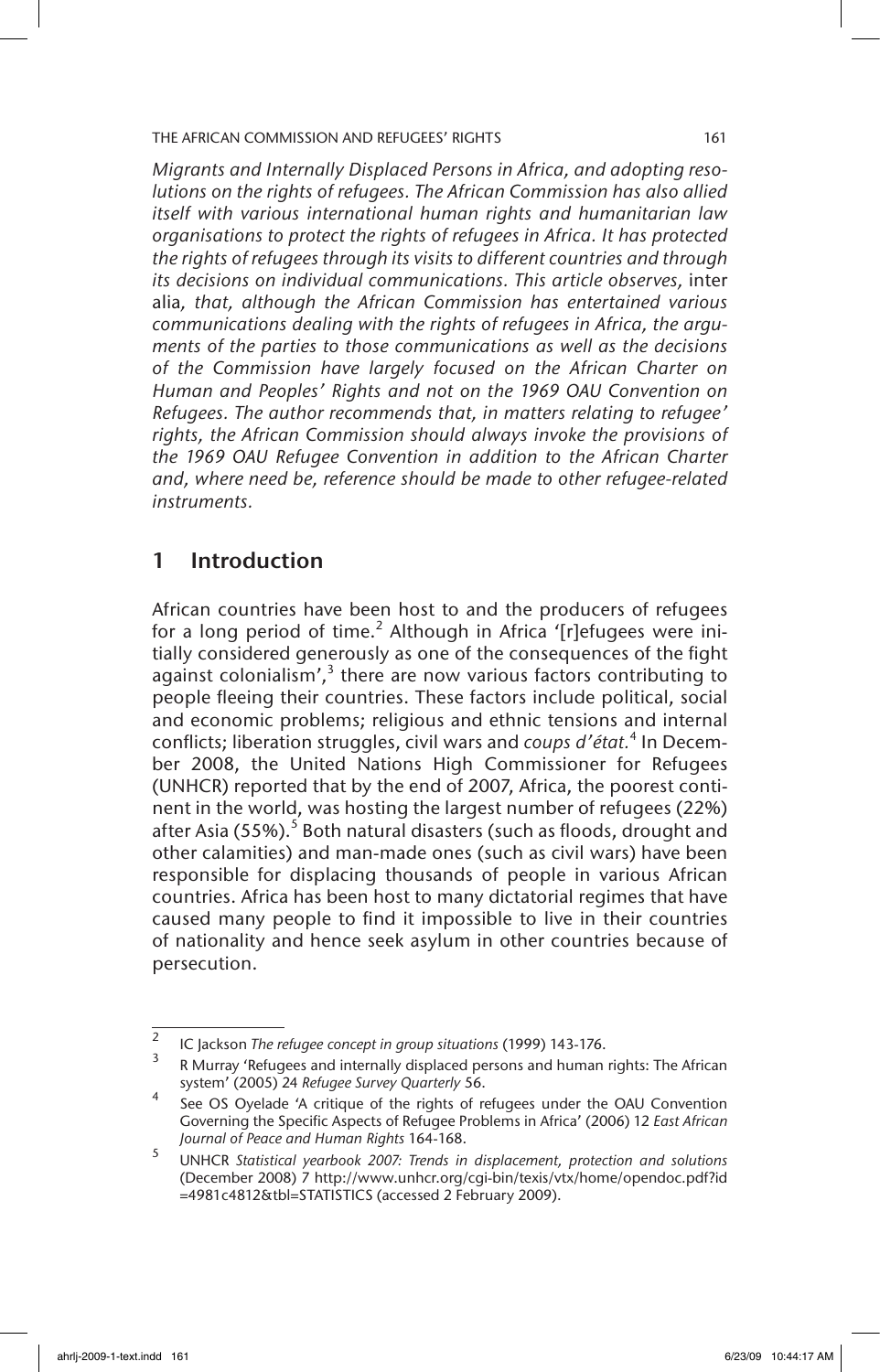This article looks at the measures the African Commission on Human and Peoples' Rights (African Commission) has adopted to promote and protect the rights of refugees in Africa in the light of the Organisation of African Unity (OAU) Convention Governing the Specific Aspects of Refugee Problems in Africa (OAU Refugee Convention), the 1951 UN Convention Relating to the Status of Refugees (1951 UN Refugee Convention) and the 1967 Protocol Relating to the Status of Refugees (1967 Protocol), as well as under the African Charter on Human and Peoples' Rights (African Charter). The author concludes that the African Commission has relied more on the African Charter than on the OAU Refugee Convention and calls upon the African Commission to always invoke the provisions of the latter instrument in addition to other relevant instruments in protecting and promoting the rights of refugees in Africa.

## 2 Putting the legal regime in place

As early as 1964, African countries realised that some countries, such as Uganda, Burundi and Tanzania, were facing problems related to hosting refugees and that the international community was not paying sufficient attention to the problems these countries and the refugees they were hosting faced. The OAU Council of Ministers appointed the Commission on the Problems of Refugees in Africa, $6$  which wrote a report on the problems of refugees in the above countries that it had visited.

After looking at the findings of the 1964 Commission on refugee problems in the above countries, the OAU Council passed a resolution that, among other things, called upon 'the African Group at the United Nations with the help of the Asian and other interested groups' to submit a resolution to the UN General Assembly calling upon the UNHCR to increase the assistance it was giving to refugees in Africa and also 'invite[d] the Commission to draw up a Draft Convention covering all aspects of the problems of refugees in Africa' and requested the Administrative Secretary-General 'to circulate the draft Convention to member states of the OAU for their comments and observations'<sup>7</sup>

It was hoped that the OAU Refugee Convention would complement the 1951 UN Refugee Convention and that the former would be

<sup>6</sup> Resolution CM/Res 19(II).

Resolution CM/Res 36(III) 1964, paras 4-8.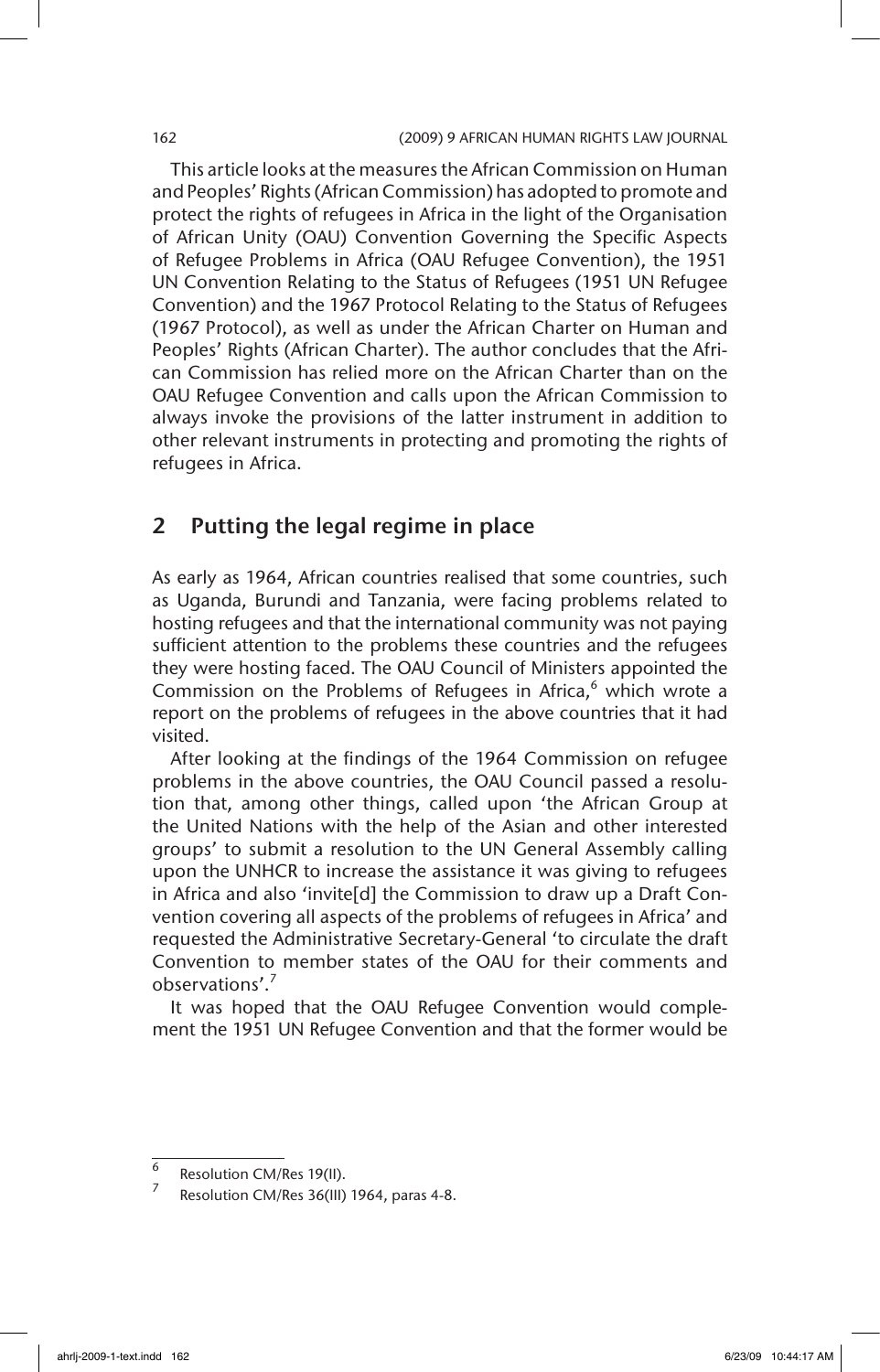dedicated to governing 'the specifically African aspects of the refugee problem'.<sup>8</sup> Murray states that:<sup>9</sup>

Feeling that the circumstances of Africans were insufficiently considered in the existing international instruments, in particular the 1951 UN Convention on Refugees, the OAU moved towards the creation of its treaty.

The adoption of the OAU Refugee Convention could therefore be interpreted to mean that African countries were of the view that the 1951 UN Refugee Convention did not sufficiently address some of the unique problems that refugees in Africa and African refugee-hosting countries were facing. Hence, the OAU deemed it necessary to come up with a convention that would deal with those problems. Put differently, African countries were convinced that the 1951 Refugee Convention was not designed with an African-specific approach in mind and thus was of less relevance to African refugee problems. One of these problems was that of mass influx of refugees.

The 1951 UN Refugee Convention was not designed to address the problem of people fleeing in big numbers as is often the case with African refugees, but rather to deal with individuals who are being persecuted or had a well-founded fear that they would be persecuted by their countries. This explains why, when the UNHCR started dealing with African refugees in the 1960s, it had to rely on its 'good offices' under General Assembly Resolution 1673 (XVI) of 18 December 1961 rather than on the definition of a refugee under article 1 of the 1951 UN Refugee Convention. While speaking of the 'good offices' and the implications of General Assembly Resolution 1673(XVI) of 18 December 1961 and how it was meant to deal with African refugees whose characteristics were never contemplated by the drafters of the 1951 UN Refugee Convention, the High Commission for Refugees said:<sup>10</sup>

Having regard to the refugee definition [in the 1951 UN Refugee Convention], eligibility can only be *finally* determined after an examination of each individual case. Here, however, we were confronted with refugees dispersed in the African bush and the absence of the necessary administrative structures made it impossible to screen each individual case in order to determine whether they met the criteria of the Statute.

 $\overline{8}$  Resolution CM/Res 88(VII), 1966. It has been observed that '[t]he growing refugee problem in Africa led to the emergence of a regional refugee instrument, the ... (OAU) Refugee Convention. This contained a broader refugee definition that took into account the possibility of mass influx and generalised fears of violence. However, Deputy High Commissioner Sadruddin Aga Khan spoke with relief when the OAU decided that African states, though members of the OAU Refugee Convention, still needed to accede to the 1951 Convention. He declared that this demonstrated that the Convention had become "more universally recognised" — implying, of course, that it was not before.' See SE Davies 'Redundant or essential? How politics shaped the outcome of the 1967 Protocol' (2007) 19 *International Journal of Refugee Law* 703 718.

<sup>&</sup>lt;sup>9</sup> Murray (n 3 above) 57.

Jackson (n 2 above) 107.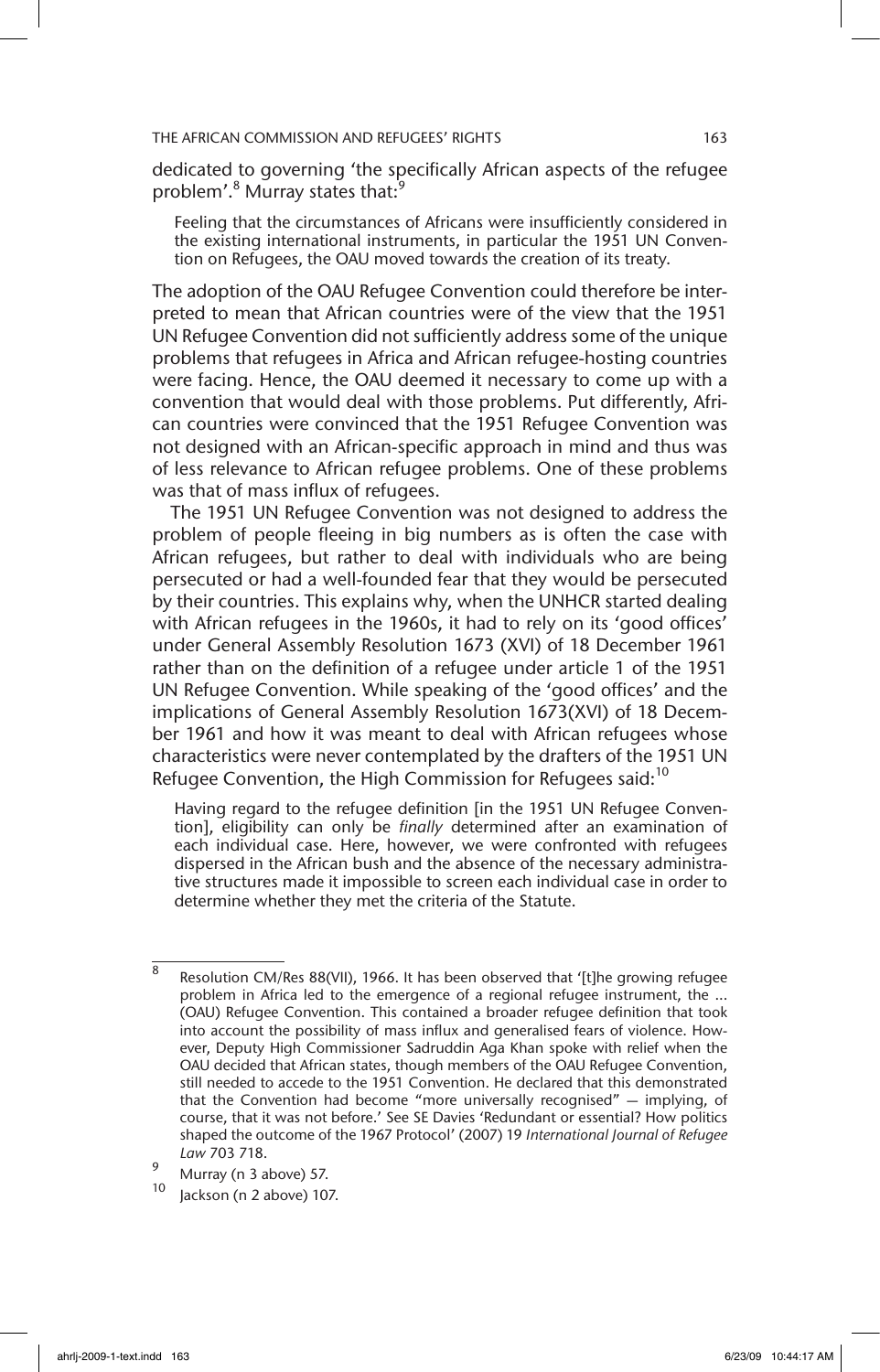#### 164 (2009) 9 AFRICAN HUMAN RIGHTS LAW JOURNAL

This meant that the 1951 UN Refugee Convention definition ignored the unique nature of the refugee problem including factors that force people to flee their countries on the African continent. When people flee in big numbers, they are more likely to be associated with many problems as opposed to those who flee individually, and hence the need for different approaches to deal with the different problems that crop up. Some of the problems associated with a mass influx of people are that they become a burden to the financial resources of the host country and they can easily organise themselves and form a rebel group to destabilise their country of origin. This was clearly expressed by the Tanzanian government while defending itself before the African Commission in *Association pour la Sauvegarde de la Paix au Burundi v Kenya, Rwanda, Tanzania, Uganda, Zaire and Zambia*. 11 It could also explain why article 23(2) of the African Charter specifically prohibits asylum seekers and refugees from using their countries of asylum to engage in subversive activities against their countries of origin. Refugees can also be a source of insecurity to the nationals who live near them.<sup>12</sup> The OAU was determined to ensure that the measures adopted to regulate refugees in Africa were designed 'to improve the living conditions of the refugees and to help them lead a normal life'.<sup>13</sup>

## 2.1 The OAU Refugee Convention and the definition of a refugee: An unnecessary step?

The OAU Refugee Convention was adopted after extensive consultations with African countries.<sup>14</sup> At the time of writing, the OAU Refugee Convention had been ratified or acceded to by most of the African countries, apart from the following nine countries: Djibouti, Eritrea, Madagascar, Mauritius, Namibia, Sahrawi Arab Democratic Republic, Somalia and São Tomé and Principe.<sup>15</sup>

<sup>11</sup> (2003) AHRLR 111 (ACHPR 2003) para 26, where it is observed that '[i]n reaction to the allegation of violation of article 23(2) of the Charter, Tanzania states [that] "it has never granted shelter to terrorists fighting against Burundi. However, Tanzania admits that it has always welcomed in its territory streams of refugees from Rwanda and Burundi each time trouble f[l]ares up in those two countries. Tanzania has always refused to serve as a rear base or staging post for any armed movement against its neighbours. Leaders of political parties and factions are welcomed in Tanzania just like other refugees are. But they are not allowed to carry out military activity against Burundi from Tanzanian territory".'

<sup>&</sup>lt;sup>12</sup> Resolution CM/Res 104 (IX) 1967.

 $\frac{13}{14}$  Resolution CM/Res 149 (XI) 1968.

 $15$  As above.

<sup>15</sup> See http://www.africa-union.org/root/au/Documents/Treaties/List/Convention%20 on%20Refugees.pdf (accessed 4 February 2009). It should be noted that, although the following countries had not yet ratified the OAU Refugee Convention, they had signed it: Somalia (1969); Madagascar (1969); Mauritius (1969);and Djibouti (2005).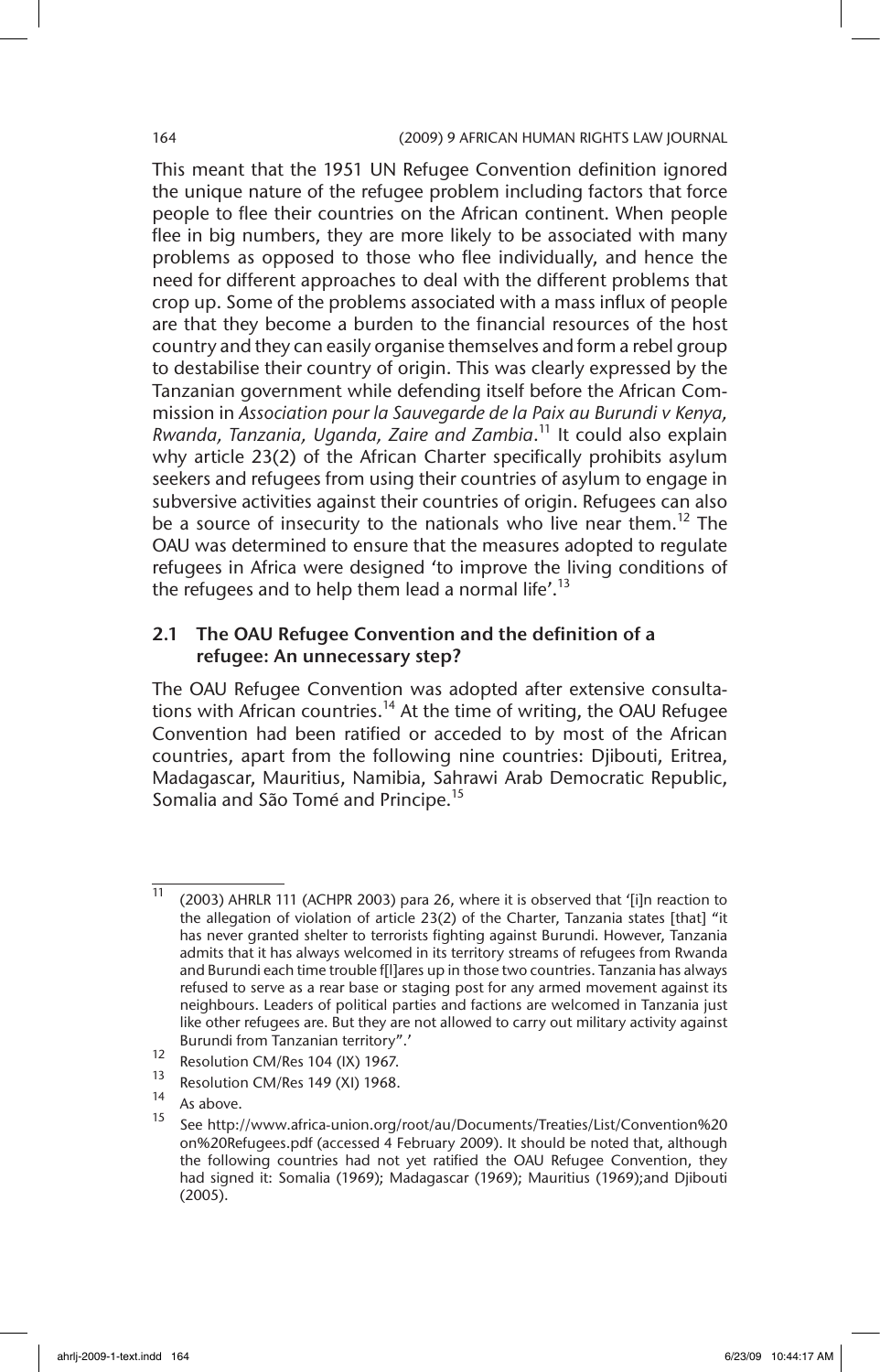African states that are parties to the OAU Refugee Convention are requested to 'implement it in a spirit as liberal as possible'.<sup>16</sup> The Convention establishes various principles that govern refugees in Africa. Some of them will be discussed when an analysis of the jurisprudence of the African Commission that relates to refugees is done below, whilst others have been discussed by some scholars.<sup>17</sup> The OAU Refugee Convention, in defining a refugee, adopts *verbatim* the definition of a refugee under the 1951 UN Refugee Convention read together with the 1967 Protocol (there is already a plethora of literature on the 1951 UN Refugee Convention's definition of a refugee<sup>18</sup> and, therefore, its discussion falls outside the purview of this article), but adds in article 1(1) that a person will also qualify to be a refugee if:

owing to external aggression, occupation, foreign domination or events seriously disturbing public order in either part or the whole of his country of origin or nationality, [he] is compelled to leave his place of habitual residence in order to seek refuge in another place outside his country of origin or nationality.

This definition has been described by Moore as 'the expanded 1969 OAU Convention refugee definition'.<sup>19</sup> Jackson has called it 'the extended refugee definition', but he has cautioned that 'there must … necessarily be a considerable amount of overlapping, and as regards their practical application, the difference between the two definitions is probably not  $a\bar{b}$  great as at first sight appears'.<sup>20</sup> It has been rightly observed that the OAU Refugee Convention's definition's 'inclusion ... of those fleeing the country due to "events seriously disturbing public order" enabled individuals caught up in the fight against colonial domination to be afforded protection'.<sup>21</sup> Jackson argues that the practical application of the 1951 UN Refugee Convention in group situations 'no doubt covered very many of the persons falling within the scope of the "extended" definition in paragraph 2 of article I of the OAU Convention'.<sup>22</sup>

It is submitted that, by adopting the OAU Refugee Convention's definition, African countries wanted to ensure that the recognition of the unique characteristics of African refugees got binding legal status under

 $\frac{16}{17}$  n 13 above, para 6.

<sup>&</sup>lt;sup>17</sup> Oyelade (n 4 above) 152-182; Viljoen (n 1 above) 253–260.

<sup>18</sup> Eg, see M Smith 'The relevancy of the work of the International Criminal Court to refugee status determination' (2008) 20 *International Journal of Refugee Law* 167- 169; HE Cameron 'Risk theory and "subjective fear": The role of risk perception, assessment, and management in refugee status determinations' (2008) 20 *International Journal of Refugee Law* 567 573; A Atkinson 'Assumption of risk in United States refugee law' (2008) 49 *Virginia Journal of International Law* 273 277 284.

 $19$  J Moore 'The alchemy of exile: Strengthening a culture of human rights in the Burundian refugee camps in Tanzania' (2008) 27 *Washington University Journal of Law and Policy* 139 141.

 $\frac{20}{21}$  Jackson (n 2 above) 178.

<sup>&</sup>lt;sup>21</sup> Murray (n 3 above) 57.

Jackson (n 2 above) 178.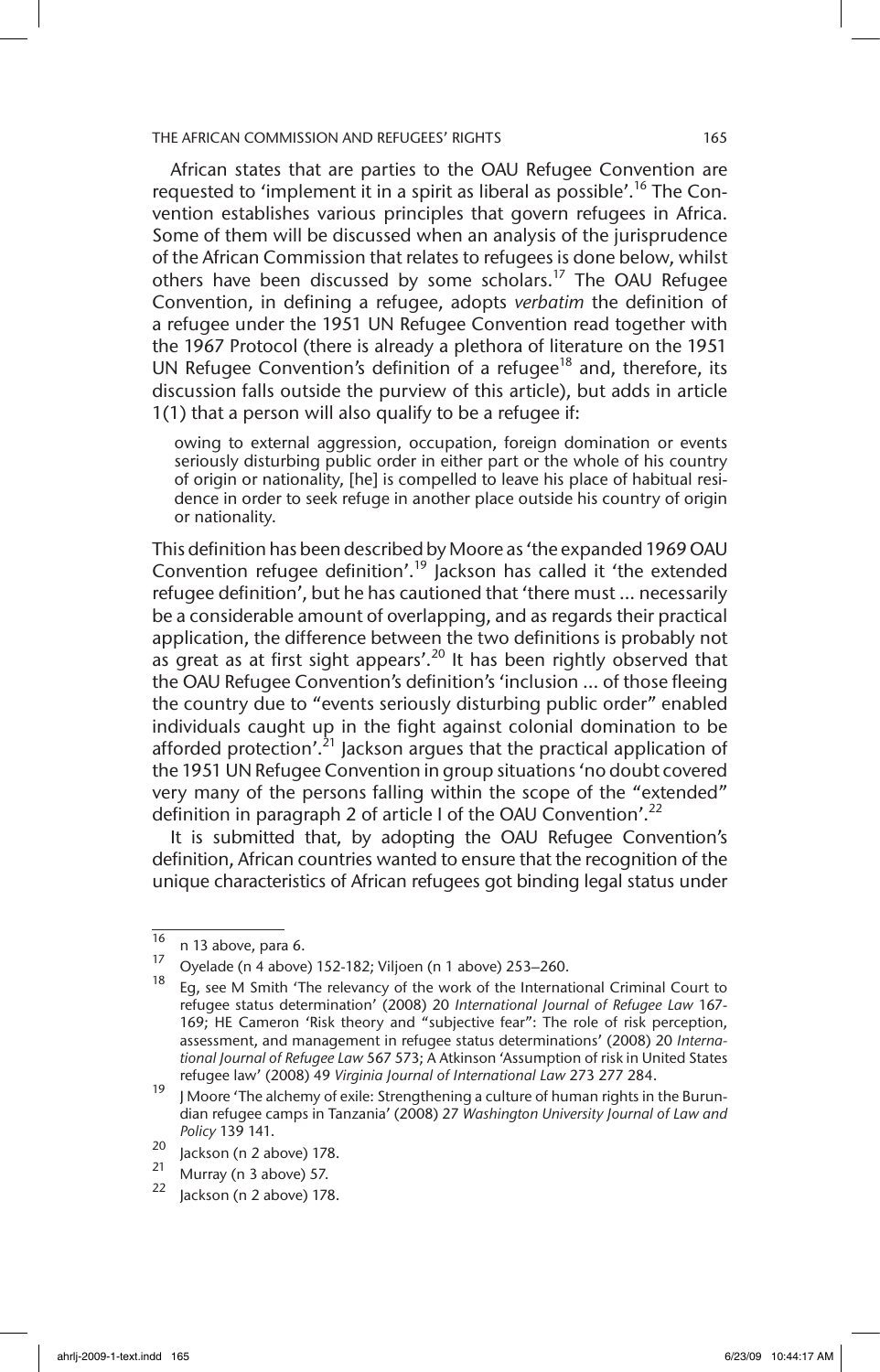the OAU treaty and not under General Assembly Resolutions whose legal effect has for many years been a source of considerable disagreement among international law scholars.<sup>23</sup> They wanted to ensure that these problems are recognised through the 'main door' rather than the 'back door' in the law of treaties. The OAU Refugee Convention's definition of a refugee has been incorporated in refugee legislation in various African countries, such as Angola, Benin, Burkina Faso, Burundi, Central African Republic, Gabon, Congo Brazzaville, Ghana, Lesotho, Liberia, Malawi, Mozambique, Nigeria, Rwanda, Senegal, Somalia, South Africa, <sup>24</sup> Sudan, Tanzania,<sup>25</sup> Uganda<sup>26</sup> and Zimbabwe.<sup>27</sup> The fact that many African countries have incorporated the OAU Refugee Convention's definition of a refugee could be indicative of the commitment of these countries to give effect to that treaty and also to ensure that they extend as much protection to people fleeing their countries as possible. The article now examines the role the African Commission has played in promoting and protecting refugees' rights in Africa and, in the process, an analysis of the relevant refugee principles as laid down in the OAU Refugee Convention and the 1951 UN Refugee Convention, read together with the 1967 Protocol, will be undertaken.

- Sec 4 Uganda Refugee Act (2006).
- Jackson (n 2 above) 194-209.

<sup>&</sup>lt;sup>23</sup> It has been observed that '... the legal effect of UN General Assembly Resolutions has been the subject of constant debate among scholars. Most legal writers are of the view that such resolutions may be evidentiary weight of customary international law ... The traditional view is that the Resolutions of the General Assembly are not binding, as they are only recommendations.' See LB Malagar & MA Madgoza-Malagar 'International law of outer space and the protection of intellectual property rights' (1999) 17 *Boston University International Law Journal* 311 340. The International Court of Justice 'note[d] that General Assembly Resolutions, even if they are not binding, may sometimes have normative value'. See ICJ Opinion on the Legality of the Threat or Use of Nuclear Weapons, 1996 ICJ 32-33 para 70, as cited in PM Rao 'Multiple international judicial forums: A reflection on the growing strength of international law or its fragmentation?' (2004) 25 *Michigan Journal of International Law* 929 942. It has been argued that the 'General Assembly Resolutions … while technically only recommendations, have been viewed by several member countries, with regard to certain matters and within certain limits, as legally binding'. See GR Lande 'The effect of the Resolutions of the United Nations General Assembly' (1966) 19 *World Politics* 85. While referring to the United States courts and how they have treated UN General Assembly Resolutions, it was observed that 'traditionally, United States courts have not considered United Nations General Assembly Resolutions to be authoritative sources of international law, unless the Resolution merely restated legal principles that could be verified by reference to recognized sources such as customary international law, treaties, and judicial decisions. Recently, however, some courts have gone further and have given General Assembly Resolutions the same weight as fully-fledged sources of international law. Other courts have refused to take this step and have preferred to treat Resolutions as mere evidence of international law.' See GJ Kerwin 'The role of the United Nations General Assembly Resolutions in determining principles of international law in United States Courts' (1983) 4 *Duke Law Journal* 876.

<sup>&</sup>lt;sup>24</sup> Sec 3 South Africa Refugee Act (1998).

<sup>&</sup>lt;sup>25</sup> Sec 4 Tanzania Refugee Act (1998).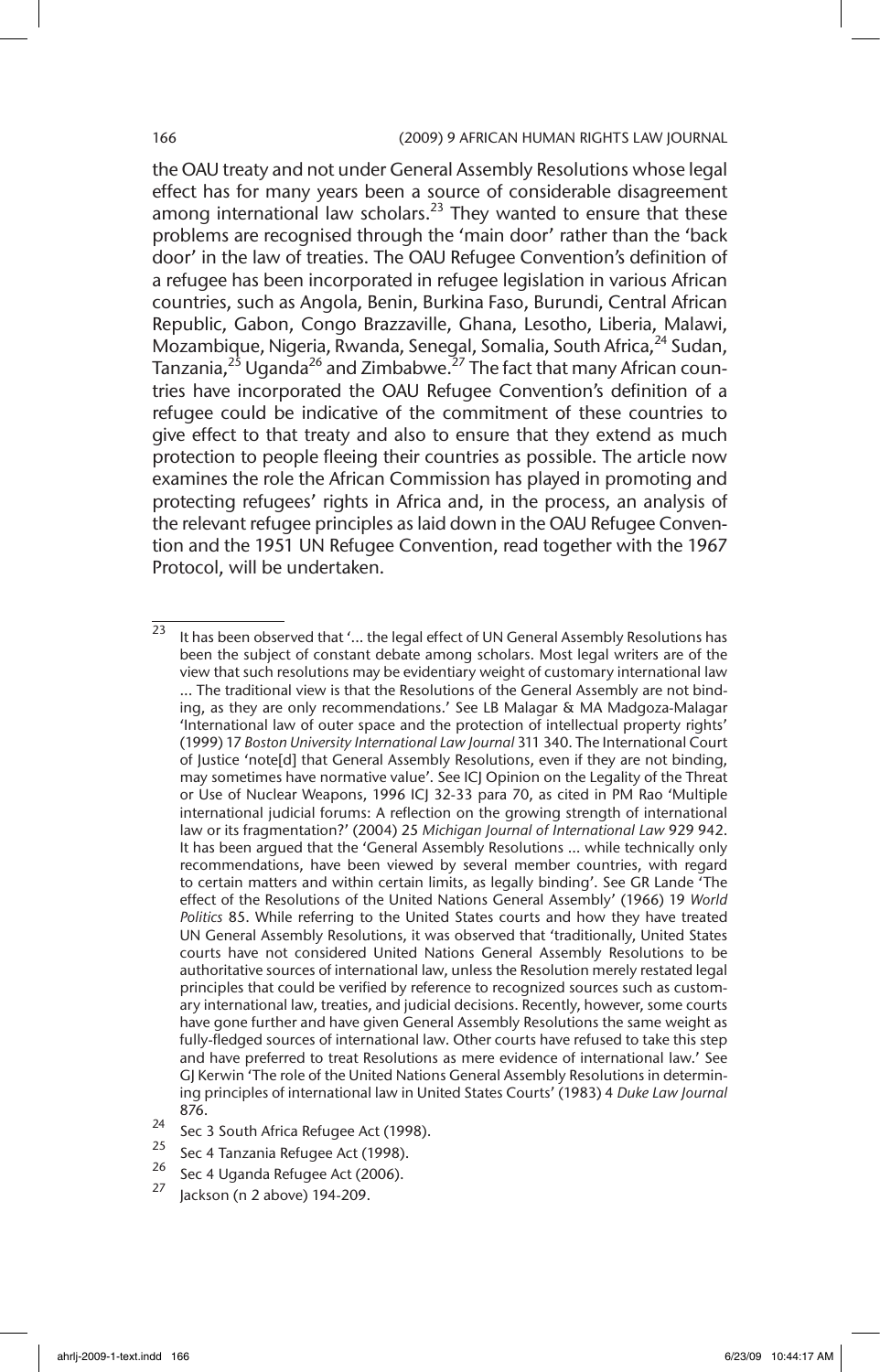## 3 The African Commission on Human and Peoples' Rights and refugee rights in Africa

The African Commission was established under article 30 of the African Charter. Article 45 of the Charter gives the African Commission the mandate to promote and protect the rights and freedoms of the people on the African continent enshrined in the African Charter. The African Commission is empowered to interpret human rights treaties in the African human rights system that have been ratified by African countries and it is upon that basis that it interprets the OAU Refugee Convention. This is so notwithstanding the fact that the OAU Refugee Convention was adopted several years before the African Charter was adopted.

## 3.1 Some measures taken by the African Commission to protect and promote refugee rights

## 3.1.1 The Special Rapporteur on Prisons

Although the African Charter does not contain a provision which explicitly empowers the African Commission to establish special mechanisms, the African Commission 'had to adopt a progressive interpretation to find room for these mechanisms within its Charter mandate'.<sup>28</sup> Since 1994, the African Commission has 'established a number of Special Rapporteurs to provide focal points for the Commission on issues arising from the Charter'.<sup>29</sup> It is against that background that, in enforcing the rights of refugees in Africa, the African Commission, while appointing the Special Rapporteur on Prisons and Conditions of Detention in Africa, gave him a wide mandate for his first two years, which included making available an evaluation of the conditions of detention in Africa, highlighting the main problems. This evaluation had to include areas such as conditions of detention of particularly vulnerable groups such as refugees.<sup>30</sup> However, it is not clear from the reports of the African Commission whether the Special Rapporteur on Prisons in Africa ever visited any place of detention in which the refugees were detained during his first two years. It is also not mentioned in the most recent and only extensive analysis of the work of the office of the Special Rapporteur on Prisons in Africa whether he ever visited any place of detention where refugees were being detained.<sup>31</sup> This could be attributed to the

 $\frac{28}{29}$  Viljoen (n 1 above) 392.

 $29$  As above.

<sup>30</sup> 10th Annual Activity Report of the African Commission, Annex VII.

See F Viljoen 'The Special Rapporteur on Prisons and Conditions of Detention in Africa: Achievements and possibilities' (2005) 27 *Human Rights Quarterly* 125- 171.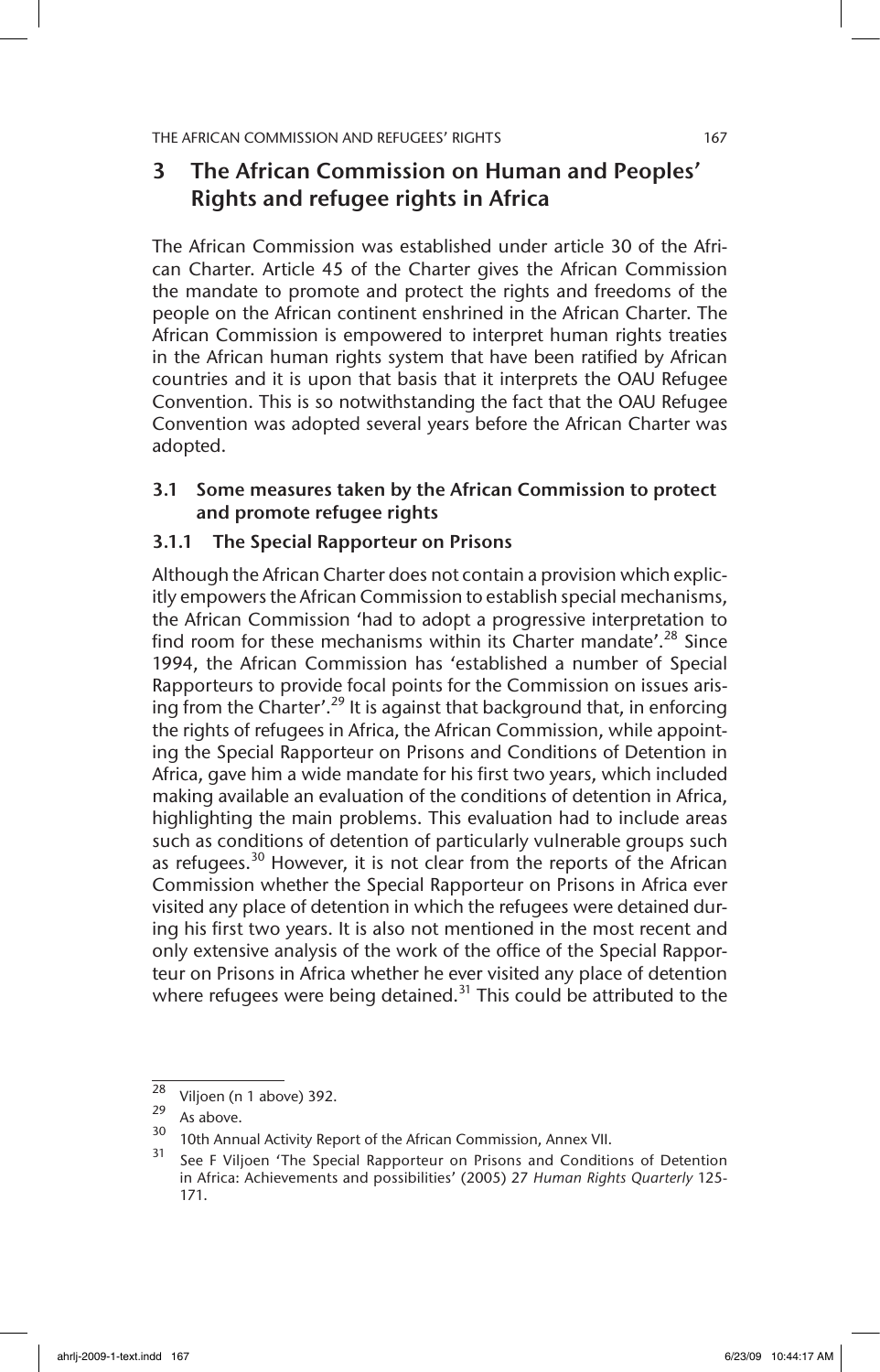fact that his mandate is very wide and he has limited financial and human resources to carry out visits, even in prisons where there are no refugees.<sup>32</sup>

### 3.1.2 The Special Rapporteur on Refugees

The fact that the Special Rapporteur on Prisons and Conditions of Detention in Africa did not pay serious attention to the plight of refugees in Africa could explain why the African Commission, after concluding that the Special Rapporteur mechanism 'was not very successful' and therefore needed an overhaul, at its 34th ordinary session appointed Commissioner Bahame Tom Mukirya Nyanduga to act as the Focal Person on Refugees and Displaced Persons in Africa.<sup>33</sup> This office was later upgraded to the status of Special Rapporteur on Refugees, Asylum Seekers and Displaced Persons in Africa. The Special Rapporteur on Refugees has carried out various activities to promote and protect the rights of refugees and displaced persons. In his inter-session report at the 44th ordinary session of the African Commission in November 2008, the Special Rapporteur reported that he had issued a statement condemning the xenophobic attacks in South Africa and suggesting various measures that should be adopted by the government of South Africa to protect migrant workers.<sup>34</sup> He gave a radio interview in which he 'condemned the [xenophobic] attacks, called for their cessation, and urged the authorities at all levels to ensure that timely action is taken to deal with the problem<sup>35</sup> and participated in a meeting of African Union (AU) Member States' Legal Experts to 'finalise the draft AU Convention on the Protection and Assistance to IDPs'.<sup>36</sup>

The Special Rapporteur is reported to have published various papers in peer-reviewed journals about refugees in Africa and also to have discussed plans for these displaced persons in Geneva, together with

 $32$  JD Mujuzi 'An analysis of the approach to the right to freedom from torture adopted by the African Commission on Human and Peoples' Rights' (2006) 6 *African Human Rights Law Journal* 435-437.

<sup>33</sup> 17th Annual Activity Report of the African Commission 2003-2004, para 32.

<sup>34</sup> *Report of Activities by the Special Rapporteur on Refugees, Asylum Seekers, IDPs and Migrants in Africa for the Intersession Period May to November 2008* (November 2008, paras 1 & 2 http://www.achpr.org/english/Commissioner%27s%20 Activity/44th%20OS/Special%20Rapporteurs/IDPs.pdf (accessed 3 February 2009). The African Commission also issued a resolution condemning the xenophobic attacks in South Africa; see Resolution on the Situation on Migrants in South Africa, ACHPR/ Res 131 (XXXXIII)08 of May 2008 http://www.achpr.org/english/resolutions/resolution131\_ en.htm (accessed 9 February 2009).

<sup>35</sup> *Report of Activities* (n 34 above) para 3.

<sup>36</sup> *Report of Activities* (n 34 above) para 4.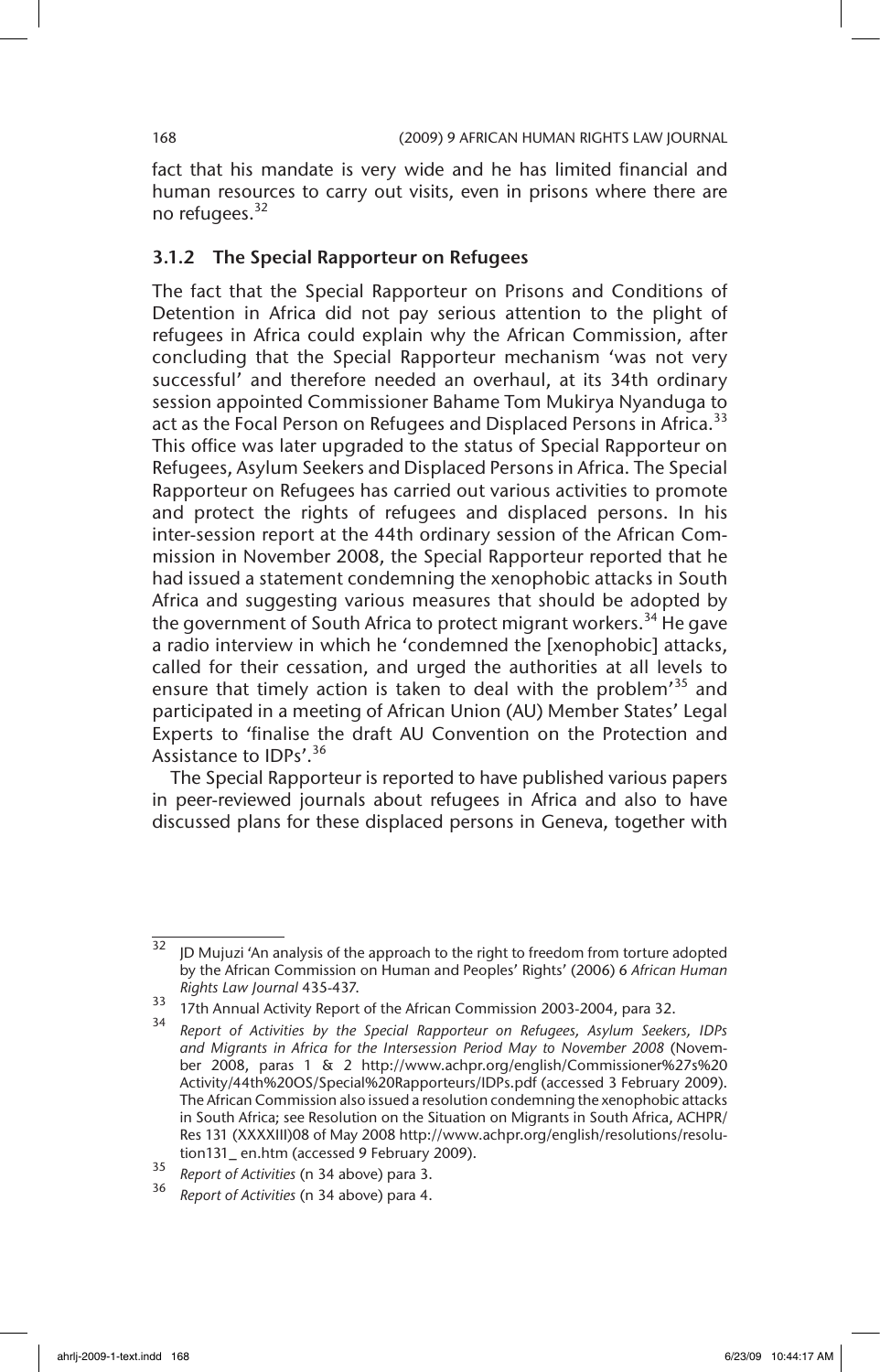the Bureau of the UN Secretary-General's Special Representative for the Rights of Displaced Persons and with the Brookings Institution, University of Berne.<sup>37</sup> He delivered a lecture on 'the role of the Special Rapporteur on Refugees, Asylum Seekers, IDPs and Migrants in Africa' to the LLM students at the Centre for Human Rights, University of Pretoria.<sup>38</sup> The Special Rapporteur, at the invitation of the AU, participated in the Humanitarian and Security Assessment Mission to Darfur, Sudan (from 2 to 4 June 2005) to make an assessment of the humanitarian and security situation in Darfur following the deployment of the AU Military Observer Force.<sup>39</sup>

He has attended conferences or expert meetings on refugees' rights in countries such as Burkina Faso (June 2006),<sup>40</sup> Austria (September 2006), $41$  Switzerland (September 2007), $42$  Rwanda (October 2007), $43$ Uganda (March 2008), $44$  South Africa (March 2008)<sup>45</sup> and Tanzania (April 2008).<sup>46</sup> He has delivered papers at seminars or conferences on the rights of refugees and IDPs in countries such as Uganda (July 2008), $47$  Norway (July 2008), $48$  Ethiopia (October 2006) $49$  and Tanzania (April 2008).<sup>50</sup>. The African Commission has also put seminars and conferences on refugees and IDPs on the list of the seminars it would like to host from time to time.<sup>51</sup> The Special Rapporteur has closely monitored the situation of refugees' rights in politically unstable countries and has condemned refugee rights violations in

<sup>37</sup> 18th Annual Report of the African Commission 2004-2005 paras 28-32. The Special Rapporteur is reported to have given 'an interview on the situation of refugees and displaced people in Africa, and other related human rights issues, which appears in a book titled *Africa's long road to rights — Reflections on the 20th anniversary of the African Commission on Human and Peoples' Rights*'. See 23rd Activity Report of the African Commission on Human and Peoples' Rights, May 2007–November 2007, EX CL/446(XIII) Annex I, para 75 (footnotes omitted).

<sup>38 24</sup>th Activity Report of the African Commission on Human and Peoples' Rights, November 2007–May 2008, EX CL/446(XIII) Annex II, para 154.

<sup>&</sup>lt;sup>39</sup> 19th Activity Report of the African Commission, July-December 2005 para 37.

<sup>21</sup>st Activity Report of the African Commission, May-November 2006, EX CL/322(X), para 44.

 $\begin{bmatrix} 41 \\ 42 \\ 22 \end{bmatrix}$  As above.

<sup>&</sup>lt;sup>42</sup> 23rd Activity Report of the African Commission para 80.

<sup>&</sup>lt;sup>43</sup> 23rd Activity Report of the African Commission para 83.

<sup>&</sup>lt;sup>44</sup> 24th Activity Report of the African Commission para 151.

 $^{45}$  n 44 above, para 152.

 $^{46}$  n 44 above, para 153.

<sup>47</sup> *Report of Activities* (n 34 above) para 5.

<sup>48</sup> *Report of Activities* (n 34 above) para 7.

 $^{49}$  n 40 above.

 $^{50}$  n 44 above, paras 155 & 156.

<sup>51</sup> n 40 above, para 73; 22nd Activity Report of the African Commission para 97.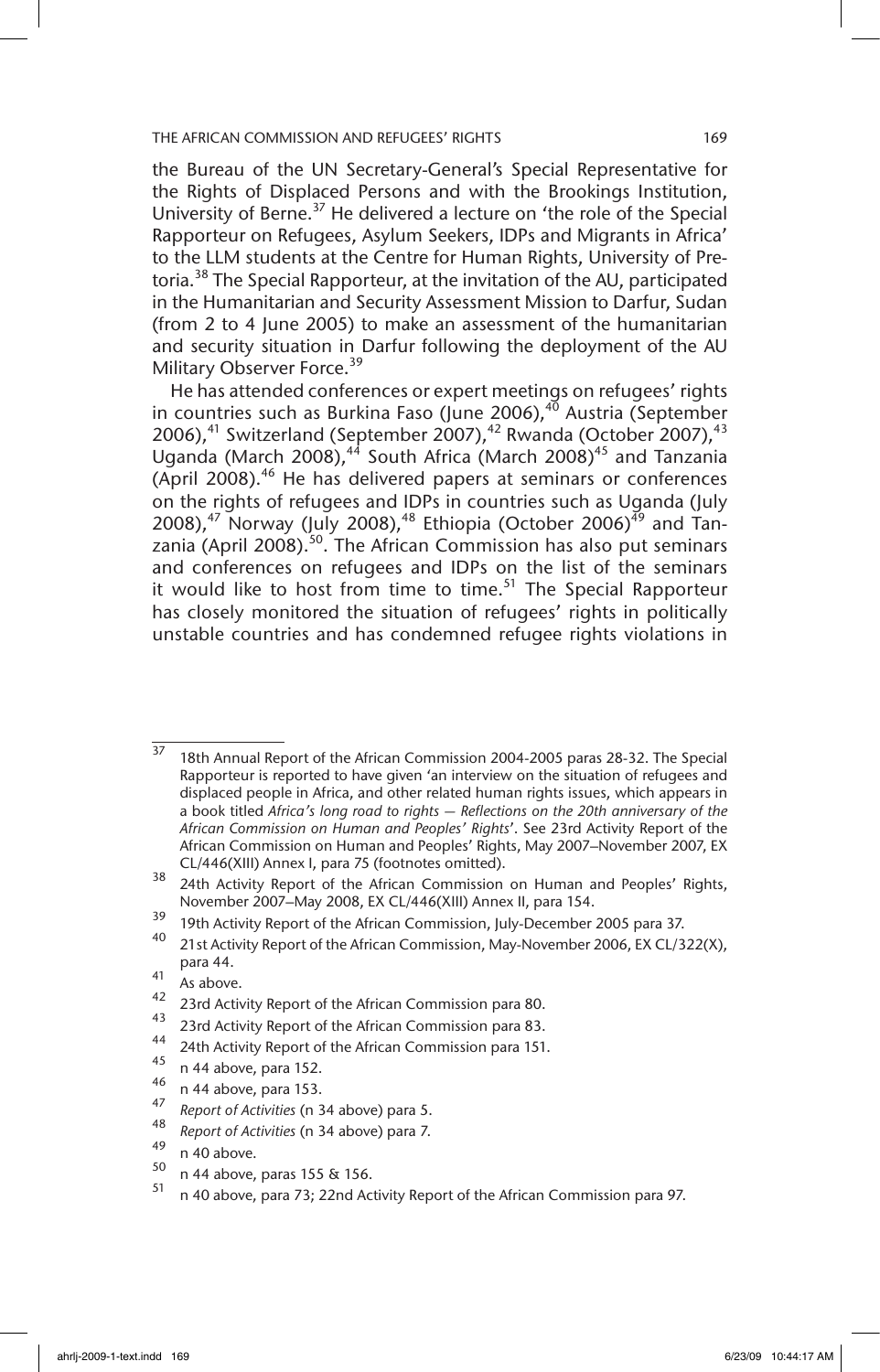those countries.<sup>52</sup> For example, on the situation of human rights in Eastern Democratic Republic of Congo, he categorically condemned 'the disregard and wanton violation of the human rights of the civilian population' by all the warring parties and 'condemn[ed] the deliberate attack and emptying of a camp hosting 50 000 refugees and IDPs in eastern DRC<sup> $\cdot$ , 53</sup> Regarding the situation in Somalia, he was concerned at the 'serious deterioration in the human rights and international humanitarian law situation with massive violations' such as '[t]he internal displacement of an estimated 1 million people from Mogadishu  $\ldots$  and the flight of about 50 000 people into Kenya'.<sup>54</sup> On the situation in Mauritania, the Special Rapporteur recalled that 'in November 2007, the democratically elected government of ... Mauritania committed itself to the return of Mauritania[n] refugees from Senegal and Mali', but that 'unfortunately' the *coup* in Mauritania had 'set back the process'. It is because of that background that he 'call[ed] for a quick return to constitutionality so that the refugees, who had been suffering for long and who are now returning to Mauritania, recover their rights in accordance with the decision of the Commission'.<sup>55</sup> On the situation in Sudan, he sent a letter to the government appealing to it 'to co-operate with the African Union and the UN, in finding an amicable solution to the deployment of the UN peacekeeping force in the Darfur'.<sup>56</sup> It can be observed from the above that the Special Rapporteur on Refugees has been carrying out his mandate. As indicated earlier, the African Commission extended the mandate of the Special Rapporteur on Refugees to also include migration issues.<sup>57</sup> Using his extended mandate, the Special Rapporteur has carried out various activities, including presenting papers and working hand in hand with international organisations, such as

- <sup>53</sup> *Report of Activities* (n 34 above) para 9.
- <sup>54</sup> *Report of Activities* (n 34 above) paras 4-5.

 $52$  Eg, it is reported that 'Commissioner Bahame Nyanduga reported on the situation of refugees, asylum seekers and IDPs and Migrants in Africa, in particular in countries affected by conflicts, namely: the DRC, Darfur-Sudan, Central African Republic, Chad, Somalia, Northern Uganda and Côte d'Ivoire. He observed that the conflict in these countries impacts negatively on the human rights of these people, in particular women and children.' See 23rd Activity Report of the African Commission para 76. See also 24th Activity Report of the African Commission paras 167–171. He has also monitored the human rights situation in Burundi and the plight of Liberian refugees in Ghana and that of Saharawi refugees in Algeria. See 24th Activity Report of the African Commission paras 164-166.

<sup>55</sup> *Report of Activities* (n 34 above) 5. The Special Rapporteur had earlier '… commended the Islamic Republic of Mauritania for starting to implement the repatriation programme of Mauritanian refugees from Senegal, whose rights have been denied for the past 20 years. He called on the government to also implement the recommendations made by the ACHPR following the fact-finding mission undertaken in September 2007.' See 24th Activity Report of the African Commission para 163.

 $56$  n 40 above, para 45.

<sup>20</sup>th Activity Report of the African Commission para 6.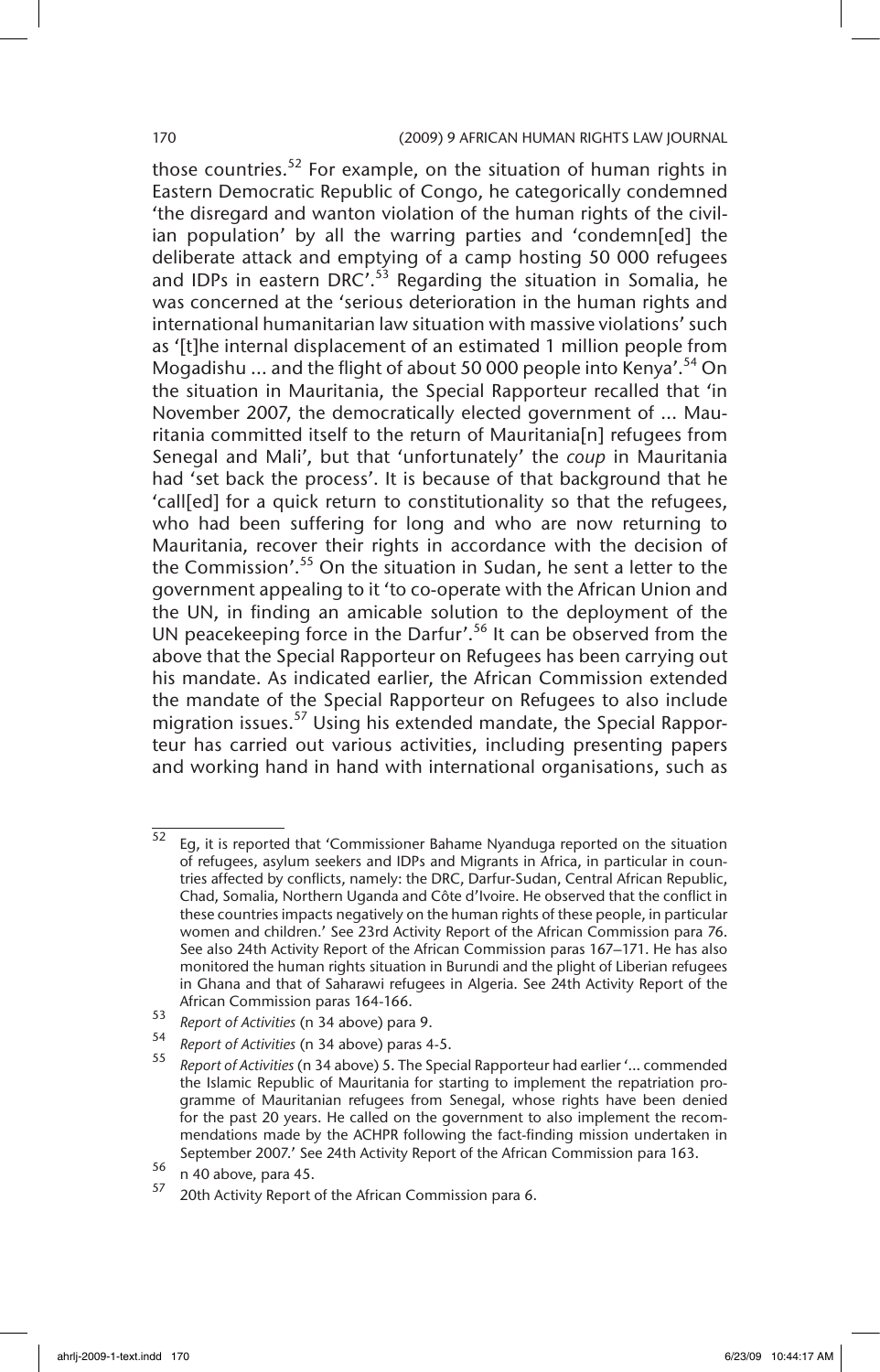the International Committee of the Red Cross, to promote humanitarian law on the African continent.<sup>58</sup>

### 3.1.3 Reports about country visits, fact-finding missions and country periodic reports

The African Commission has carried out several fact-finding missions and promotional missions in which the rights of refugees have been brought to the attention of government officials in the countries visited. The African Commission is empowered under article 62 of the African Charter to receive and examine reports on the measures taken by African countries to implement their obligations under the African Charter. What follows is a discussion of how refugees' rights have been promoted and protected under the aforementioned three mechanisms.

In its Report on the Mission of Good Offices to Senegal, during which it reported on its visit to Senegal, after being notified by a Senegalese non-governmental organisation (NGO) about the grave human rights violations that were taking place in that country which resulted in massive displacement of people, the African Commission, after studying the root cause of the violations and suggesting a number of strategies that could be put in place by the government of Senegal, recommended to the government that it should ensure that the refugees who had fled are encouraged to return to their homes by quaranteeing them security.<sup>59</sup> In its report on the mission to Mauritania, where it investigated 'disturbing violations of human rights', the African Commission investigated and documented various problems that were facing Mauritanian refugees in Senegal and recommended numerous measures that should be put in place to solve their problems.<sup>60</sup> The African Commission has also carried out promotional missions to several African countries and during those missions it has raised the issue of refugees' rights with government officials or members of civil society in countries such as Burkina Faso,  $61$  Swaziland,  $62$ Burundi,<sup>63</sup> Rwanda,<sup>64</sup> Botswana,<sup>65</sup> Lesotho<sup>66</sup> and Seychelles.<sup>67</sup>

 $^{58}$  n 57 above, paras 44-45.

<sup>10</sup>th Annual Activity Report of the African Commission 1996-1997 Annex VIII para  $VI(1)$ .

 $\begin{bmatrix} 60 \\ 61 \end{bmatrix}$  n 59 above, Annex IV.

<sup>61</sup> *Report of a Promotion Mission of Commissioner Rezag Bara to Burkina Faso* (26– 30 March 2007) para 28.

<sup>62</sup> *Report of the Promotional Mission to the Kingdom of Swaziland* (21–25 August 2006) paras 42 & 43.

<sup>63</sup> *Report of the Mission of Promotion to Burundi by Commissioner Mohamed Abdellahi Ould Babana* (4–11 February 2004) paras 30, 51, 52 & 59-63.

<sup>64</sup> *Report of Promotional Mission Undertaken by Commissioner Mohamed Abdellahi Ould Babana in Rwanda* (26 January–2 February 2004) paras 51, 81, 90, 91, 93, 94 & 135.

<sup>65</sup> *Mission Report to the Republic of Botswana* (14–18 February 2005) 13, 15, 20, 21 & 45.

<sup>66</sup> *Report of the Promotional Mission to the Kingdom of Lesotho* (3–7 April 2006) para 37.

<sup>67</sup> *Report of the Promotional Mission to the Republic of Seychelles* (26–30 July 2004) 7, 8  $\overline{\delta}$  14.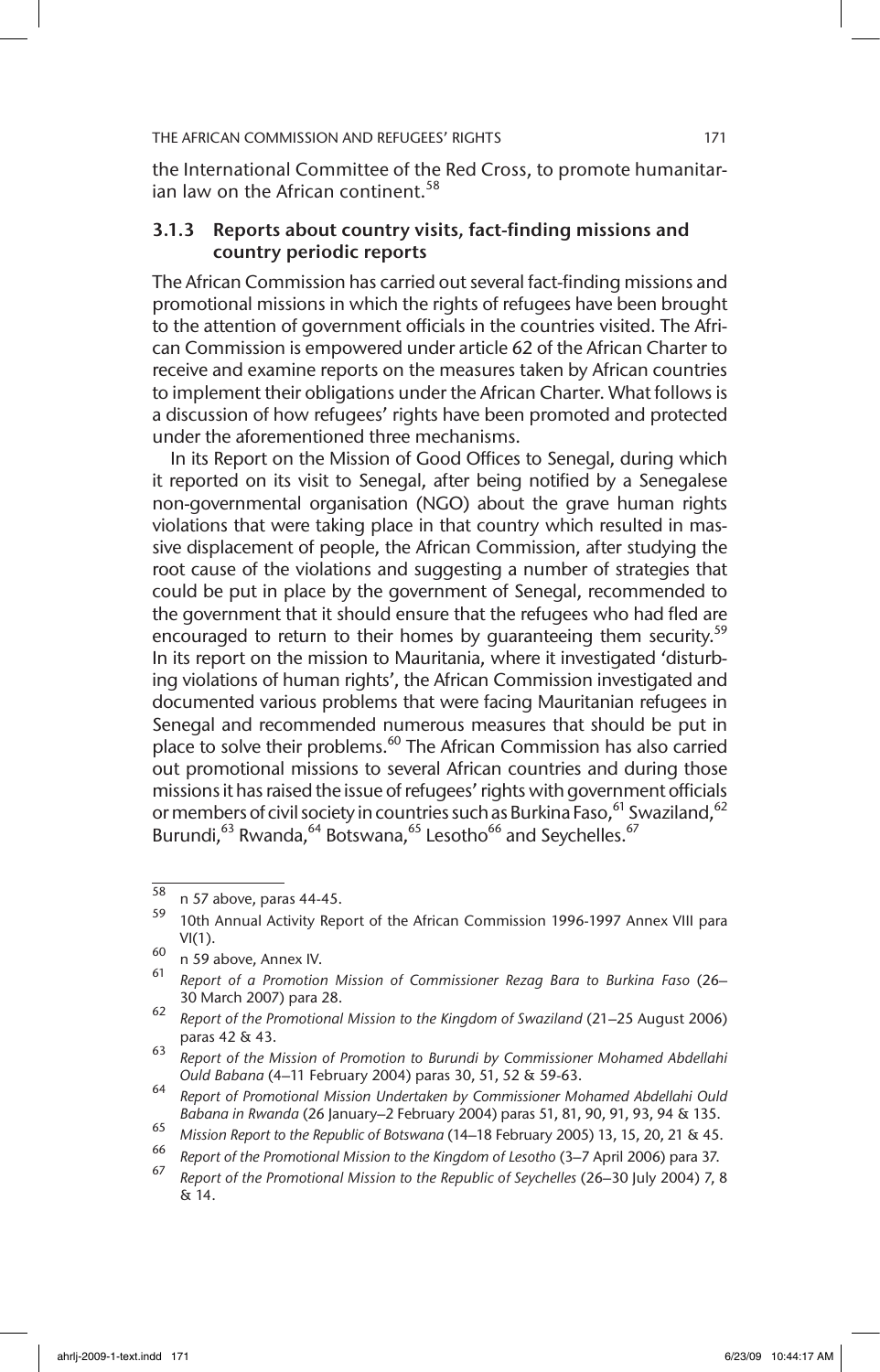In its report on a fact-finding mission to the Sudan, the African Commission highlighted the plight of refugees and internally-displaced persons in the Sudan and neighbouring Chad,<sup>68</sup> although for logistical reasons the delegation was unable to visit 'Sudanese refugee camps situated in Chad<sup> $69$ </sup> and called upon the government of Sudan to, amongst other things, ensure that the 'repatriation policy […] conform to the voluntary wishes of the displaced persons and refugees, upon the establishment of security and other favourable conditions' and that '[c]onsultations with humanitarian agencies on the ground will facilitate the restoration and promotion of the IDPs' confidence, which is ... lacking in government'.<sup>70</sup> From 29 August to 3 September 2005, the Special Rapporteur on Refugees undertook a fact-finding mission to Senegal to investigate the situation of Mauritian refugees in Senegal. The purpose of the visit was to facilitate 'a durable solution to the Mauritanian refugee problem'.<sup>71</sup> The Special Rapporteur has also carried out a fact-finding mission to Botswana 'on the protection regime for asylum seekers, refugees and migrants in Botswana'.<sup>72</sup> He also undertook a fact-finding mission to Mali and Mauritania 'regarding the question of Mauritanian refugees in Mali' and commended the government of Mauritania for, amongst other things, introducing a democratic process in the country 'which had enabled the government to adopt a new policy of bringing all Mauritanian refugees back to Mauritania'.<sup>73</sup> The Special Rapporteur 'affirmed' to the African Commission that 'he continue[d] to follow the situation affecting an alleged 3 million Zimbabwean asylum seekers in the sub-region, hoping that a fact-finding mission to a number of states in the sub-region will be authorised as requested by the Commission'.<sup>74</sup>

As mentioned earlier, article 62 of the African Charter requires state parties to submit initial and periodic reports on the measures they have taken to promote and protect the rights guaranteed under the

<sup>68</sup> *The African Commission's Report of the Fact-Finding Mission to the Republic of Sudan* undertaken from 8–18 July 2004, 22nd Activity Report of the African Commission paras 5, 27, 35 & 114.

 $^{69}$  n 57 above, para 14.

n 57 above, para 133. At para 150, the Commission recommends that '[t]he implementation of the government policy of repatriation should be strictly voluntary, on condition that the security and social infrastructure is repaired and the burnt out villages are rebuilt. To the end … government [should] fully co-operate with international humanitarian agencies and other relevant partners with a view to ensuring that … displaced persons and the refugees return voluntarily to their villages of origin.'

 $\frac{71}{72}$  n 39 above, para 42.

<sup>72</sup> *Report of Activities* (n 34 above) para 6.

n 42 above, para 77.

n 44 above, para 174.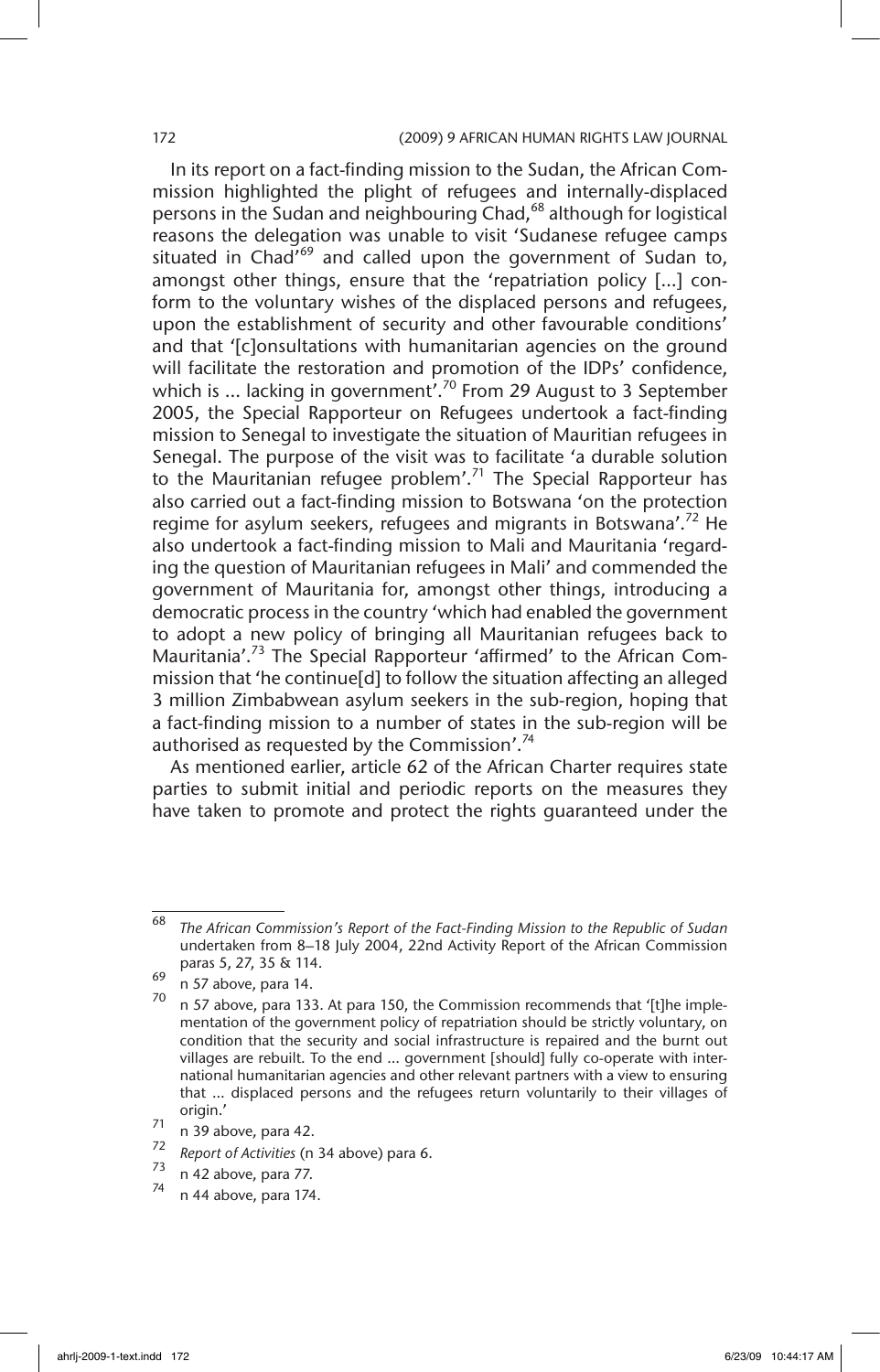African Charter. States such as Senegal,<sup>75</sup> Algeria,<sup>76</sup> Democratic Republic of Congo,<sup>77</sup> Ethiopia,<sup>78</sup> Tunisia,<sup>79</sup> Sudan,<sup>80</sup> Tanzania,<sup>81</sup> Uganda,<sup>82</sup> Madagascar $^{83}$  and Nigeria $^{84}$  have reported on the measures they have taken. However, because of the fact that the African Commission is yet to publish concluding observations and recommendations on state parties' initial and periodic reports,<sup>85</sup> it is difficult to assess whether the African Commission, after examining a state party's report, has ever recommended to any state party to put in place measures to protect refugees' rights.

## 3.1.4 Resolutions and memorandum

The African Commission has also passed various resolutions calling upon various parties to the conflicts in Africa and also various countries to respect the rights of refugees. These include resolutions on the former Zaire, calling upon parties to the then conflict to respect the human rights of refugees in the country,  $86$  and on Sudan.  $87$  As mentioned earlier, the African Commission issued a resolution in which it strongly condemned the xenophobic attacks which took place in South Africa in mid-2008.<sup>88</sup> The African Commission also signed a Memorandum of Understanding with the UNHCR with the

<sup>75</sup> 3rd, 4th, 5th, 6th and 7th *Periodic Reports of Senegal in Application of Article 62 of the African Charter on Human and Peoples' Rights* (reported not dated) 22.

<sup>76</sup> 3rd and 4th *Periodic Reports of the Peoples' Democratic Republic of Algeria to the African Commission on Human and Peoples' Rights* (2006) 18.

<sup>77</sup> 8th, 9th and 10th *Periodic Reports of the Democratic Republic of Congo to the African Commission on Human and Peoples' Rights* (2007) paras 141 & 144.

<sup>78</sup> *Combined Report (Initial and Four Periodic Reports) of the Federal Democratic Republic of Ethiopia to the African Commission on Human and Peoples' Rights* (2008) paras 99–301, 425 & 427.

<sup>79</sup> Consolidated 4th, 5th, 6th, 7th, 8th & 9th *Periodic Reports of Tunisia under the Terms of Article 62 of the African Charter on Human and Peoples' Rights* (1995-2006) paras 56, 225 & 229.

<sup>80</sup> 3rd *Periodical Report of the Republic of the Sudan under Article 62 of the African Charter on Human and Peoples' Rights* (2006) paras 222, 224–226, 229–237, 296, 302, 408 & 416.

<sup>81</sup> The 2nd to 10th *Consolidated Periodic Report Submitted by the United Republic of Tanzania under the African Charter on Human and Peoples' Rights* (2006) 21–22.

<sup>82</sup> *Report by the Government of Uganda to the African Commission on Human and Peoples' Rights* (2008) 45.

<sup>83</sup> *Periodic Report of Madagascar in Accordance with the African Charter on Human and Peoples' Rights* (2008) 376-380 & 592.

<sup>84</sup> Nigeria's 3rd *Periodic Country Report (2005- 2008) on the Implementation of the African Charter on Human and Peoples' Rights in Nigeria* (2008) 16, 19, 73, 74 & 76–78.

<sup>85</sup> At the time of writing, there were no concluding observations or recommendations posted on the African Commission's website. See http://www.achpr.org/english/\_ info/concluding%20observation\_ sessions.html (accessed 9 February 2009).

 $\frac{86}{87}$  n 30 above, Annex XI.

 $^{87}$  n 33 above, Annex IV.

See Resolution on the Situation on Migrants in South Africa (n 34 above).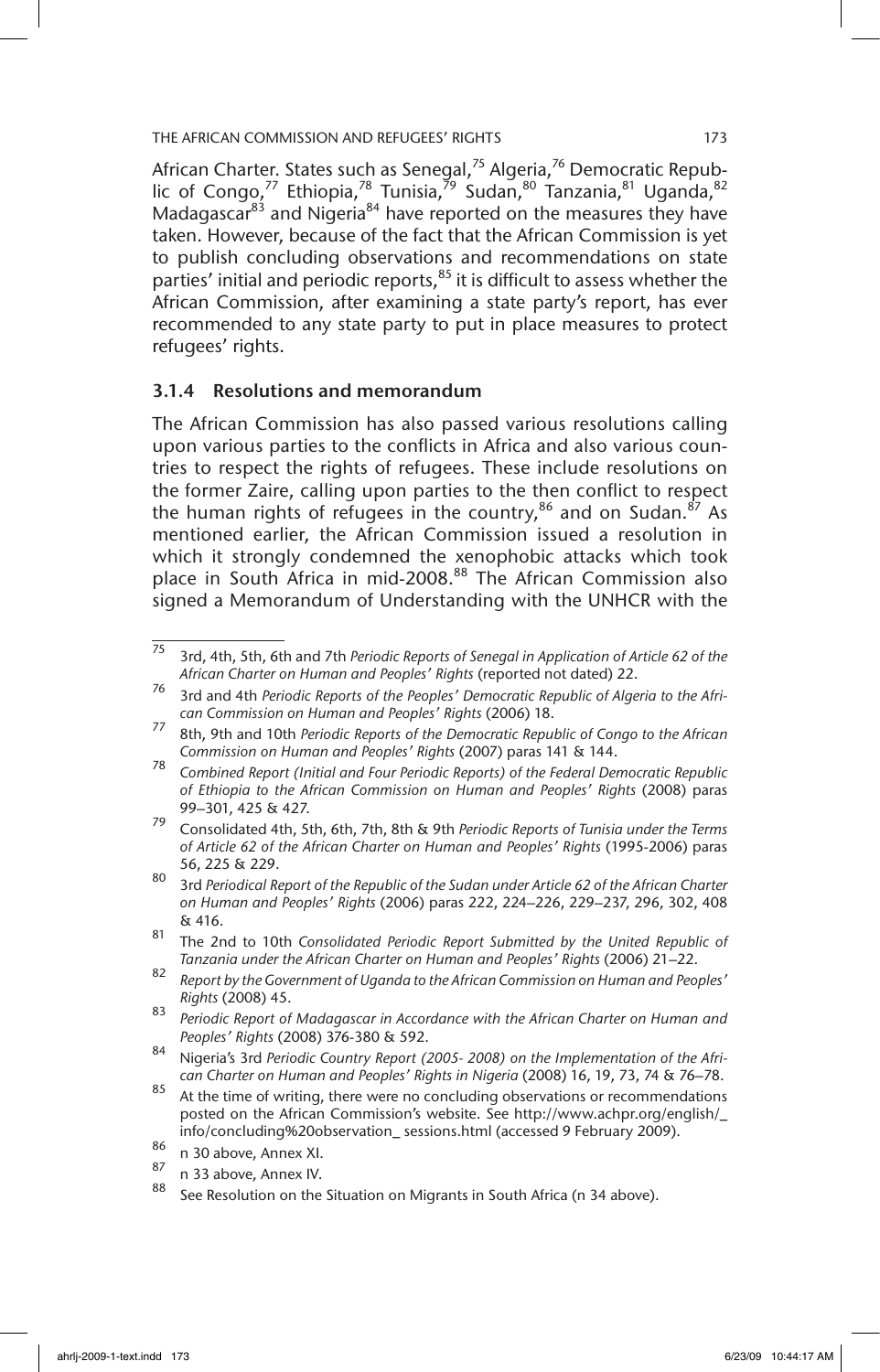objective of protecting the rights of refugees in Africa<sup>89</sup> and adopted the Modalities for the Operationalisation of the Memorandum of Understanding between the African Commission and the UN Commissioner on Refugees,  $90$  which is the implementing document of the Memorandum which requires, among other things, that both institutions appoint a focal person.

The above are some of the general activities that the African Commission has carried out to protect and promote the rights of refugees in Africa. We now go to the jurisprudence of the African Commission to establish the extent to which the rights of refugees have been dealt with.

## 3.1.5 The jurisprudence of the African Commission and refugees' rights in Africa

Articles 55 and 56 of the African Charter empower the African Commission to receive individual communications alleging violations of any of the rights under the African Charter. The African Commission has over time, especially through individual communications,<sup>91</sup> developed a rich jurisprudence in relation to several rights under the African Charter.<sup>92</sup> What follows is a discussion of the communications in which the African Commission has dealt with the rights of refugees.

In *Organisation Mondiale Contre La Torture and Others v Rwanda*, it was alleged that Rwanda had expelled Burundian refugees who had been in Rwanda for many years without giving them a chance to be heard. The African Commission observed that:<sup>93</sup>

Article 12 of the African Charter reads:

 (3) Every individual shall have the right, when persecuted to seek and obtain asylum in other countries in accordance with laws of those countries and international conventions. (4) A non-national legally admitted in a territory of a state party to the present Charter, may

 $\frac{89}{16}$  16th Annual Activity Report of the African Commission Annex IV art I. For the history and details of this memorandum, see Murray (n 3 above) 61–62.

 $\frac{90}{91}$  n 89 above.

Under arts 47–54, the African Commission has the mandate to entertain inter-state communications. However, at the time of writing, the African Commission had only dealt with one inter-state communication, *Democratic Republic of Congo v Burundi, Rwanda and Uganda* (2004) AHRLR 19 (ACHPR 2004). For a detailed discussion of this communication, see JD Mujuzi 'Inter-state communications under the African Charter on Human and Peoples' Rights: Confirming the dwindling divide between international humanitarian law and human rights law? An appraisal of *Democratic Republic of Congo v Burundi, Rwanda and Uganda* (Communication 227/99) (2007) 2 *African Yearbook on International Humanitarian Law* 139–158.

 $92$  For a detailed discussion of the jurisprudence developed by the African Commission, see Viljoen (n 1 above) 310–417. See also F Viljoen 'Introduction to the African Commission and the regional human rights system' in C Heyns (ed) *Human rights law in Africa* (2004) 385-505.

<sup>93</sup> (2000) AHRLR 282 (ACHPR 1996) paras 29-34.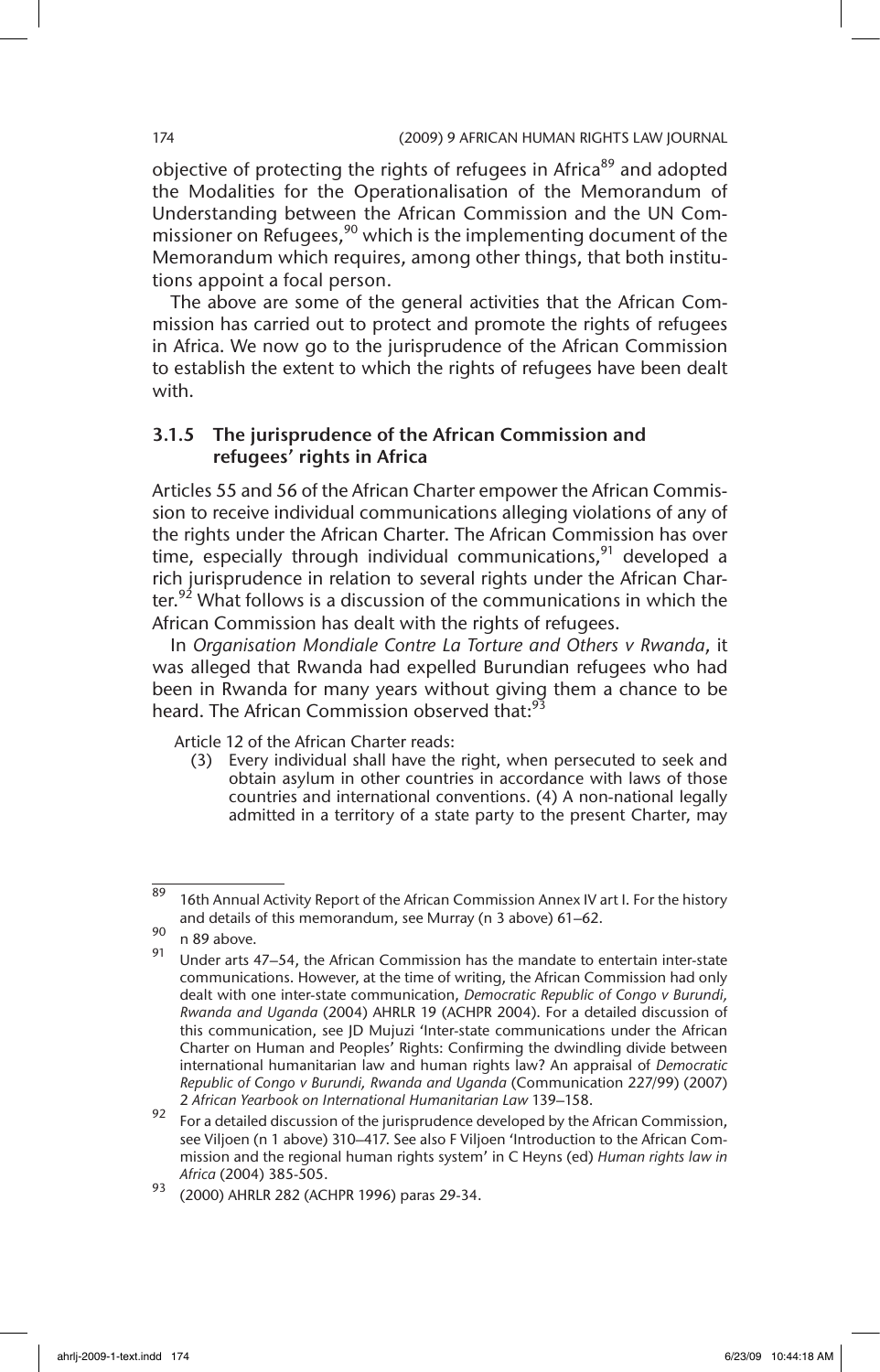only be expelled from it by virtue of a decision taken in accordance with the law.

This provision should be read as including a general protection of all those who are subject to persecution, that they may seek refuge in another state. Article 12(4) prohibits the arbitrary expulsion of such persons from the country of asylum. The Burundian refugees in this situation were expelled in violation of articles 2 and 12 of the African Charter.

Article 12(5) of the African Charter reads: 'The mass expulsion of nonnationals shall be prohibited. Mass expulsion shall be that which is aimed at national, racial, ethnic or religious groups.'

There is ample evidence in this communication that groups of Burundian refugees have been expelled on the basis of their nationality. This constitutes a clear violation of article 12(5).

Article 7(1) of the Charter reads:

 Every individual shall have the right to have his case heard. This comprises (a) the right to an appeal to competent national organs against acts violating his fundamental rights ...

By expelling these refugees from Rwanda, without giving them the opportunity to be heard by the national judicial authorities, the government of Rwanda has violated article 7(1) of the Charter.

It is not clear in the communication why the African Commission had to rely exclusively on the African Charter to find that Rwanda had violated the rights of the Burundian refugees, yet the 1969 OAU Refugee Convention was already in force (it entered into force on 20 June 1974) and Rwanda had ratified it as early as 19 November 1979 and this communication was filed 10 years later (1989). This could be attributed to the fact that the NGOs that filed the communication did not allege violations under the 1969 OAU Refugee Convention but rather of the African Charter. But even then, the African Commission is empowered under article  $60^{94}$  of the African Charter to draw inspiration from other African and international human rights treaties where necessary. In the same vein, the African Commission should have referred to the 1951 UN Refugee Convention and the Protocol because Rwanda had ratified both instruments in January 1980.

However, the African Commission should be given credit for having interpreted the African Charter in a manner that was protective of the rights and freedoms of refugees and hence for coming to the conclusion that it would have more or less come to had it referred to the relevant refugee conventions. The above ruling indicates that the

Art 60 of the African Charter provides that '[t]he Commission shall draw inspiration from international law on human and peoples' rights, particularly from the provisions of various African instruments on human and peoples' rights, the Charter of the United Nations, the Charter of the Organization of African Unity, the Universal Declaration of Human Rights, other instruments adopted by the United Nations and by African countries in the field of human and peoples' rights as well as from the provisions of various instruments adopted within the Specialised Agencies of the United Nations of which the parties to the present Charter are members'.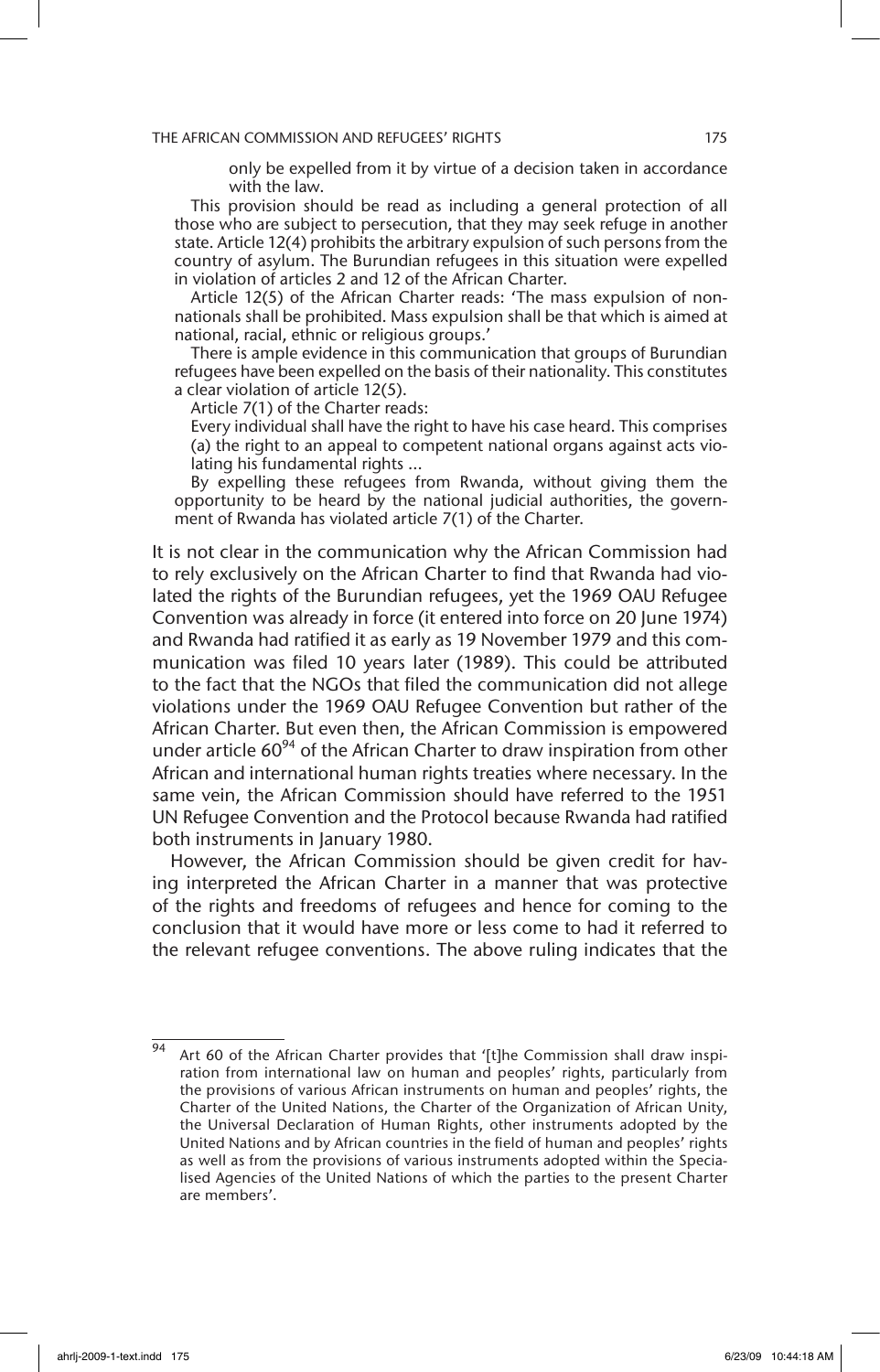#### 176 (2009) 9 AFRICAN HUMAN RIGHTS LAW JOURNAL

fundamental principle of refugee law, that is *non-refoulement*, 95 which '… the international community has generally accepted … as a binding rule<sup>'96</sup> and which is '[a]rquably, the most practical protection granted to refugees<sup>'97</sup> in refugee law, can be implied in article 12 of the African Charter. This interpretation has far-reaching consequences for African countries such as Djibouti, Eritrea, Madagascar, Mauritius, Namibia, Saharawi Republic, Somalia and São Tomé and Principe that have not yet ratified the 1969 OAU Refugee Convention, but have ratified the African Charter. It means that such countries cannot just expel refugees without putting into consideration their rights, such as the right not to be sent back to a country where they will be persecuted and also the right to be heard before they can be returned back to such countries. The right to be heard in refugee matters before a refugee is expelled is one of the ways to ensure that the refugees are not returned to their countries of origin where they will be in danger. It gives them an opportunity to present their case and bring important facts before the judicial or quasi-judicial body that is empowered to make the decision whether they should be returned to their countries of origin or not.

In another communication that dealt specifically with the rights of refugees, *Mouvement des Réfugiés Mauritaniens au Sénégal v Sénégal*, 98

<sup>95</sup> For a detailed discussion of the principle of *non-refoulement*, see E Lauterpacht & D Bethlehem 'The scope and content of the principle of *non-refoulement*: Opinion' in E Feller *et al* (eds) *Refugee protection in international law: UNHCR's global consultations on international protection* (2003) 87–181; A Duffy 'Expulsion to face torture? *Non-Refoulement* in international law' (2008) 20 *International Journal of Refugee Law* 373-390. It has been observed that '[t]he fundamental principle of legal protection is expressed in article 33 of the 1951 Convention — *non-refoulement*; the prohibition of a state from sending persons back to states where they may face persecution'. See KW Yundt 'The Organisation of American States and legal protection of political refugees in Central America' (1989) 23 *International Migration Review* 202. It has also been observed that 'UNHCR Executive Committee conclusions underline the fundamental importance of observing the principle of *non-refoulement* "of persons who may be subjected to persecution if returned to their country of origin irrespective of whether or not they have been formally recognised as refugees"…' See F Nicholson 'Implementation of the Immigration (Carrier's Liability) Act 1987: Privatising immigration functions at the expense of international obligations?' (1997) 46 *International and Comparative Law Quarterly* 612.

<sup>96</sup> See RK Goldman & MM Scott 'International legal standards relating to the rights of aliens and refugees in the United States immigration law' (1983) 5 *Human Rights Quarterly* 312. It has been argued that '... customary international law ... recognises the principle of *non-refoulement* and binds all countries, regardless of ratification status [of the 1951 UN Refugee Convention], to this principle'. See LC Currie 'The vanishing Hmong: Forced repatriation to an uncertain future' (2008) 34 *North Carolina Journal of International Law and Commercial Regulation* 340.

CJ Benson 'Crossing borders: A focus on treatment of transgender individuals in US asylum law and society' (2008) 30 *Whittier Law Review* 44. It has been argued that '… the principle of *non-refoulement* is a universally accepted and binding international law norm'. See J Ramji-Nogales 'A global approach to secret evidence: How human rights law can reform our migration system' (2008) 39 *Columbia Human Rights Law Review* 332.

<sup>98</sup> (2000) AHRLR 287 (ACHPR 1997).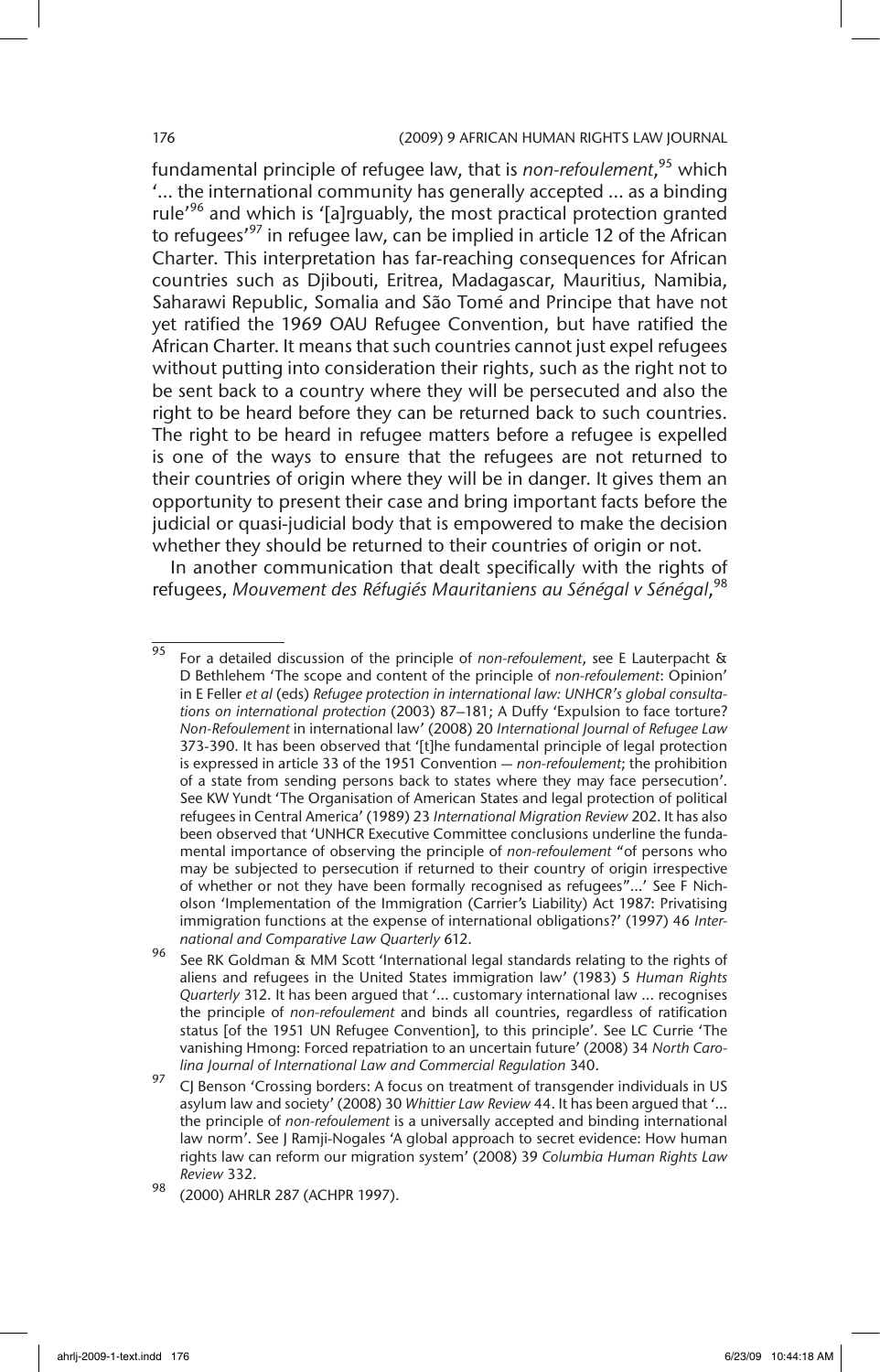it was alleged before the African Commission, among other things, that<sup>99</sup>

a group of individuals described as Mauritanian refugees were arrested by the Senegalese *gendarmerie* in Mboumba and on the Island of Morphil in October 1996 [and] … that these Mauritanian refugees are still being held at the Central Prison in Saint Louis, whilst Senegalese nationals arrested together with them have been set free.

The complainant also alleged that many Mauritanian refugees had been expelled from Senegal to Mauritania where they were at risk of being persecuted. The African Commission held that the communication was inadmissible because of two reasons: first, that the complainant had not exhausted domestic remedies and, secondly, that the complainant did not mention the provision of the African Charter that the Senegalese government had violated. It is submitted that under article 56 of the African Charter, it is not a requirement that, for a communication to be admitted, it must mention the provision of the African Charter that is alleged to have been violated. The African Commission should have inferred from the facts of the communication which provisions of the African Charter had been violated. This is because very few people understand the procedural technicalities that have to be complied with before a communication is brought to the African Commission and the African Commission should always give them the benefit of the doubt by adopting a generous and purposive interpretation. The African Commission should have investigated whether Senegal's conduct did not violate article 12 or any other relevant provision of the African Charter.

As in Organisation Mondiale Contre La Torture and Others v Rwanda,<sup>100</sup> where the complainant did not mention that Rwanda had violated the 1969 OAU Refugee Convention*,* also in this communication the complainant did not mention that Senegal had violated the 1969 OAU Refugee Convention although Senegal had ratified this treaty as early as April 1971. The African Commission should have relied on article 60 of the African Charter to investigate whether Senegal had not violated the 1969 OAU Refugee Convention. It is argued that the African Commission should be more pro-active when it comes to protecting the rights and freedoms of very vulnerable people such as refugees. This is because some, if not most, of these people can hardly mobilise resources and engage lawyers to exhaust domestic remedies in a host country that is alleged to violate their rights. The standard that the African Commission uses to protect people who are victims of massive human rights violations, that is that they are not required to exhaust domestic remedies, could also be extended to refugees when they allege that a host country is violating their rights. In cases of individual

<sup>99</sup> n 98 above, paras 2 & 3.

<sup>100</sup> (2000) AHRLR 282 (ACHPR 1996).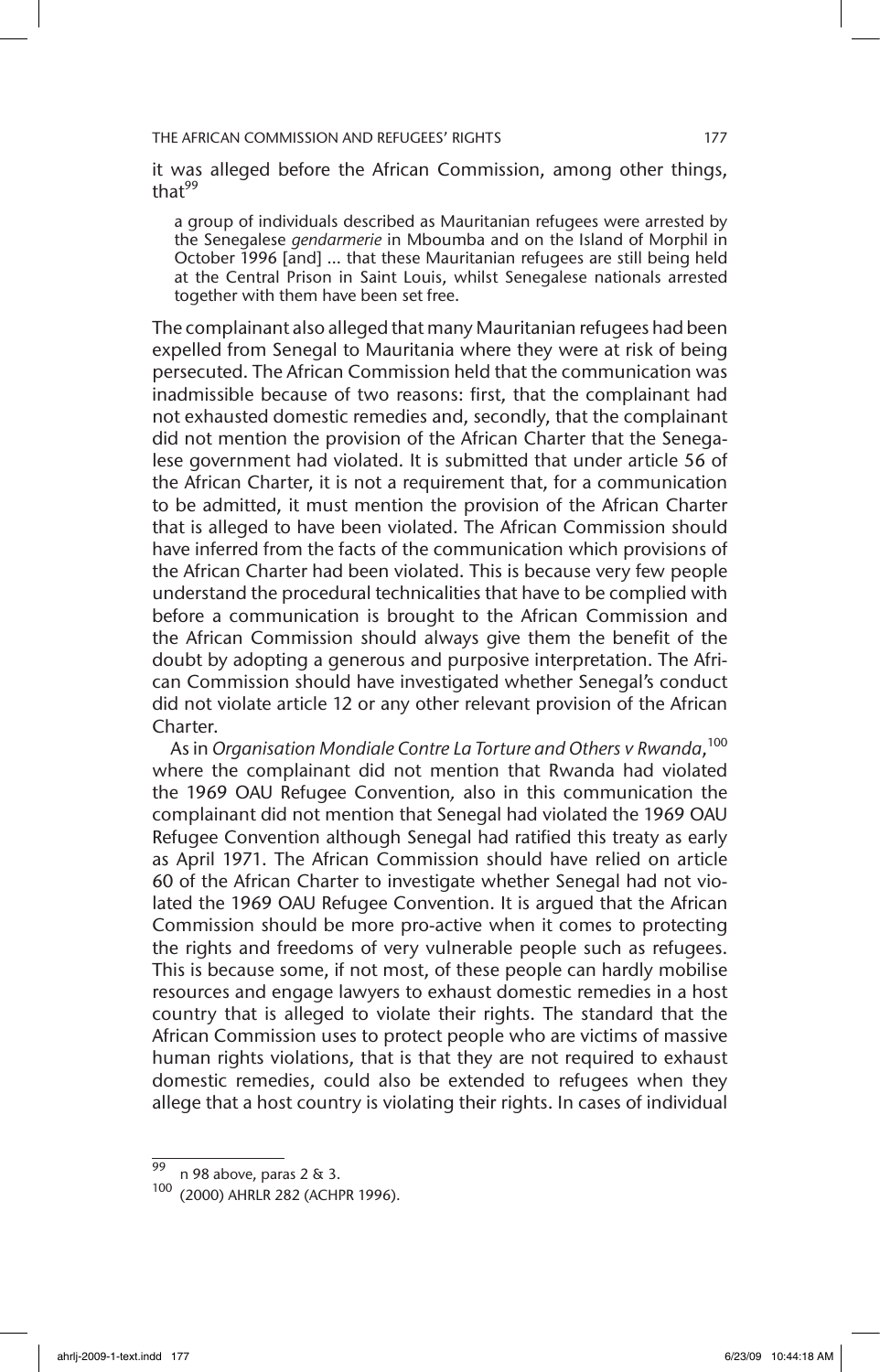refugees who allege that their countries violated their rights but cannot go back to their countries to exhaust domestic remedies, the African Commission has declared such communications admissible 'based on the principle of constructive exhaustion of local remedies'.<sup>101</sup>

Another communication in which the African Commission dealt with the question of the rights of refugees is *African Institute for Human Rights and Development (on behalf of Sierra Leonean refugees in Guinea) v Guinea.*<sup>102</sup> This communication raised several interesting issues and warrants a detailed discussion. The complainant alleged that on 9 September 2000, Guinean President Lansana Conté proclaimed over the national radio that Sierra Leonean refugees in Guinea should be arrested, searched and confined to refugee camps and that his speech incited soldiers and civilians alike to engage in mass discrimination against Sierra Leonean refugees in violation of article 2 of the African Charter. The complainant alleged further that, as a result of the speech, widespread looting and extortion occurred; that the Guinean soldiers evicted Sierra Leoneans from their homes and refugee camps; that the soldiers further looted the homes of refugees, confiscated food, personal property and money from refugees at checkpoints; that they also extorted large sums of money from detained refugees and that these items were never returned to them. The complainant alleged further that the speech incited soldiers and civilians to rise up against Sierra Leonean refugees inside and outside of the refugee camps. The resulting physical violence ranged from beatings and rapes to shooting and killing. 'Countless refugees died in these attacks, and many have scars as permanent reminders of their time in Guinea.<sup>'103</sup>

Paradoxically, in this communication the complainant did not allege that the government of Guinea had violated its obligations under the 1969 OAU Refugee Convention or the 1951 UN Refugee Convention. However, the African Commission used its mandate under article 60, read together with article 12(5), of the African Charter to find violations under the above refugee treaties. The African Commission observed in respect of the mass expulsion of people because of their nationality that this conduct is not only prohibited by the African Charter, but  $a<sup>104</sup>$ 

[a]mong the articles and other legal instruments to which the respondent state is a party and by which it is bound to protect all persons against discrimination can be noted: article 4 of the OAU Convention on the Specific Aspects of Refugees, article 26 of the International Covenant on Civil and Political Rights and article 3 of the 1951 United Nations Convention on the Status of Refugees.

<sup>101</sup> *Ouko v Kenya* (2000) AHRLR 135 (ACHPR 2000) para 19.

<sup>102</sup> (2004) AHRLR 57 (ACHPR 2004).

<sup>&</sup>lt;sup>103</sup> 20th Activity Report of the African Commission on Human and Peoples Rights, Annex IV, 132, para.4.

<sup>104</sup> n 102 above, para 45.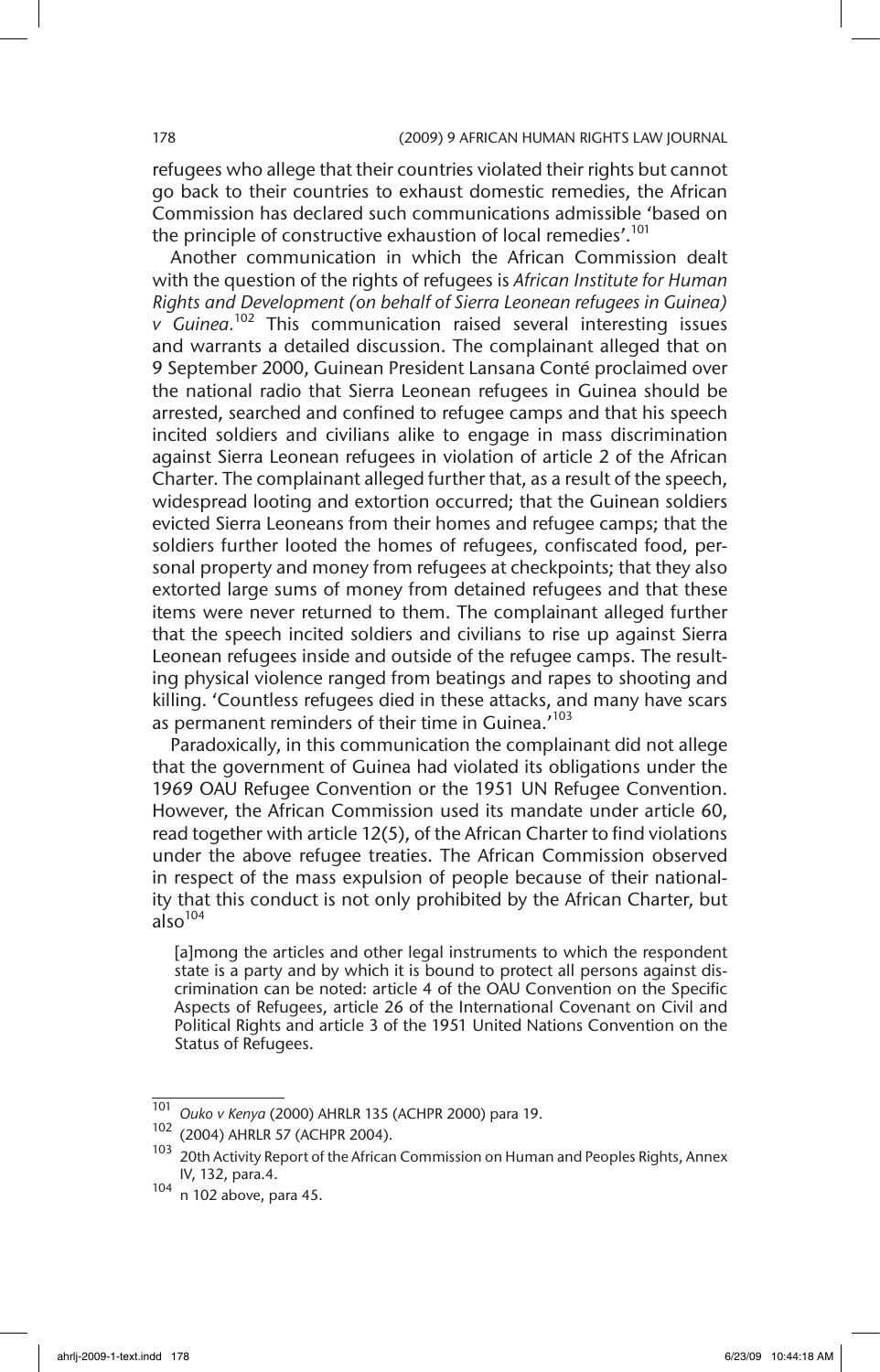The complainant also alleged that Guinea 'violated the principle of *non-refoulement* under which no person should be returned by force to his home country where his liberty and life would be under threat'.<sup>105</sup> They contended further, in the light of the principle of *non-refoulement*, that the President's speech<sup>106</sup>

not only made thousands of Sierra-Leonean refugees flee Guinea and return to the dangers posed by the civil war, but it also clearly authorised the return by force of Sierra-Leonean refugees. Thus, the voluntary return of refugees to Sierra Leone under these circumstances cannot be considered as voluntary but rather as a dangerous option available for the refugees.

The government of Guinea responded by arguing that the Sierra Leonean refugees had been involved in rebel activities against Guinea<sup>107</sup>and that it had to put in place measures to ensure that the lives of the people in Guinea and the territorial integrity of Guinea were protected. It was urged that it was in light of this that the President 'recommended that all refugees be quartered and that Guineans scatter in all districts in order to unmask the attackers who had infiltrated the population'.<sup>108</sup> The Guinean government further arqued that<sup>109</sup>

[s]uch measures are in conformity with the provisions of article 9 of the 1951 UN Convention on the Status of Refugees … and article 41 of the Laws of Guinea which provides that 'the President … is the guarantor/custodian of the independence of the nation and of the territorial integrity. He is responsible for national defence.'

In responding to the defence of Guinea, the African Commission observed that it is aware $110$ 

that African countries generally and the Republic of Guinea in particular, face a lot of challenges when it comes to hosting refugees from neighbouring war-torn countries. In such circumstances some of these countries often resort to extreme measures to protect their citizens. However, such measures should not be taken to the detriment of the enjoyment of human rights.

The African Commission should be credited for having realised that African states face daunting challenges when it comes to hosting refugees, but that in trying to deal with those challenges, they should not compromise their regional and international human rights obligations. However, it is regrettable that the African Commission did not give its opinion on whether Guinea's acts were consistent with article 9 of the 1951 UN Refugee Convention as Guinea had pleaded. Article 9 states that:

 $\overline{105}$  n 102 above, para 58.

 $\frac{106}{107}$  n 102 above, para 48.<br> $\frac{107}{107}$  n 102 above, paras 49

<sup>107</sup> n 102 above, paras 49 & 50.

<sup>108</sup> n 102 above, para 51.

<sup>109</sup> n 102 above, para 52.

<sup>110</sup> n 102 above, para 57.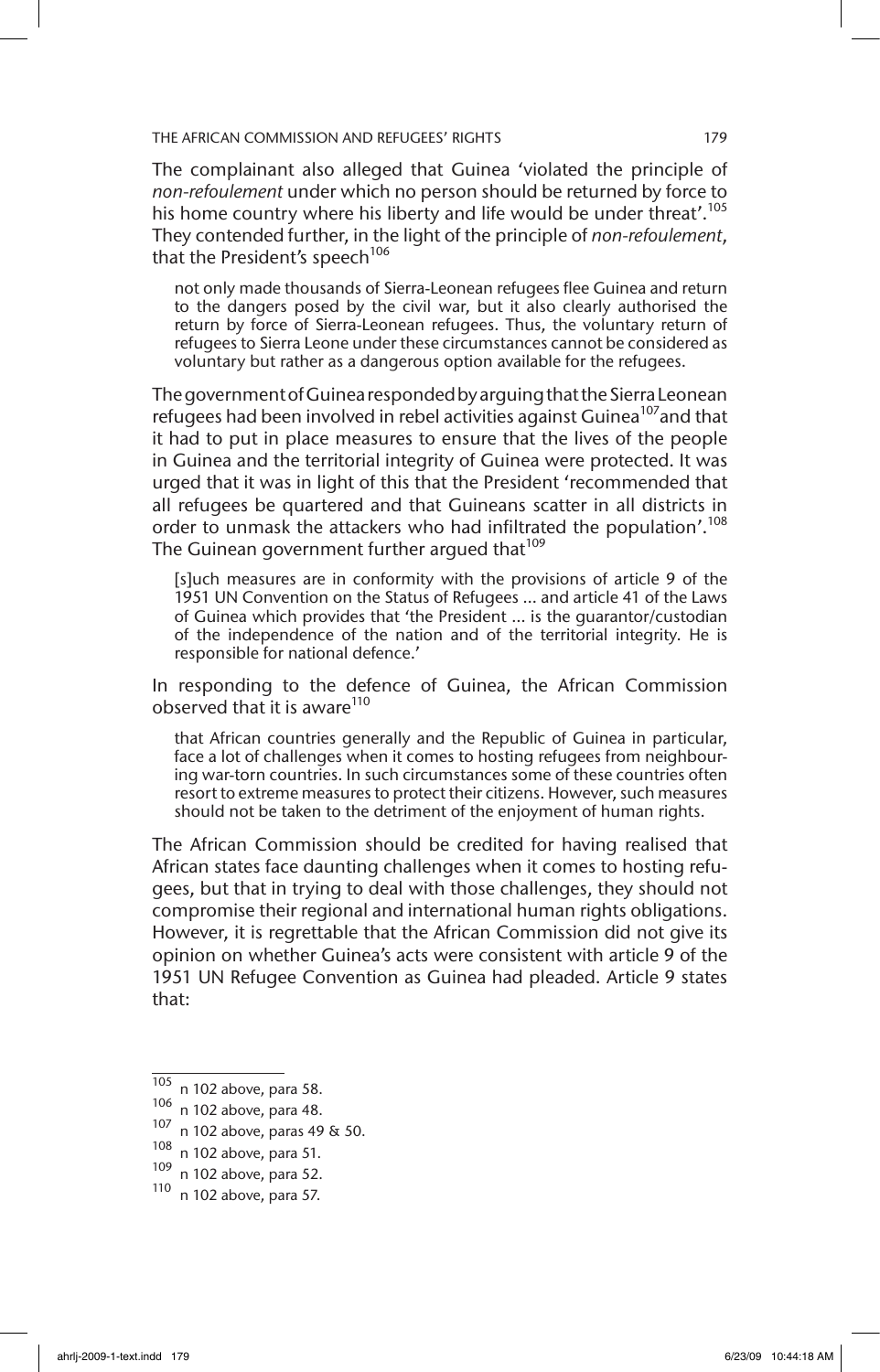Nothing in this Convention shall prevent a contracting state, in time of war or other grave and exceptional circumstances, from taking provisionally measures which it considers to be essential to the national security in the case of a particular person, pending a determination by the contracting state that that person is in fact a refugee and that the continuance of such measures is necessary in his case in the interests of national security.

The African Commission should have held that article 9 of the 1951 UN Refugee Convention was not applicable as a defence for the government of Guinea because that article deals with measures that are taken before a person has been granted refugee status in the host country. An examination of the submissions of both the government of Guinea and of the complainant shows that the issue was not whether the measures taken were violating the rights of the people who had not yet been granted refugee status, but rather whether the measures taken violated the rights of people who had already been granted refugee status. The 1969 OAU Refugee Convention does not have a provision similar to article 9 of the 1951 UN Refugee Convention. The African Commission added:<sup>111</sup>

When countries ratify or sign international instruments, they do so willingly and in total cognisance of their obligation to apply the provisions of these instruments. Consequently, the Republic of Guinea has assumed the obligation of protecting human rights, notably the rights of all those refugees who seek protection in Guinea.

The African Commission noted that 'those who drafted the [African] Charter considered large-scale expulsion as a special threat to human rights<sup>'112</sup> and that it 'appreciates the legitimate concern of the Guinean government in view of the threats to its national security posed by the attacks from Sierra Leone and Liberia with a flow of rebels and arms across the borders';<sup>113</sup> and that 'as such the government of Guinea is entitled to prosecute persons that they believe pose a security threat to the state'. The African Commission noted that 'however, the massive violations of human rights of refugees as … outlined in [the] communication constitute a flagrant violation of the provisions of the African Charter'. The African Commission thus found that Guinea had violated articles 2, 4, 5, 12 (5) and 14 of the African Charter and article 4 of the 1969 OAU Refugee Convention.

Much as the complainant repeatedly raised the issue that the expulsion of the Sierra Leonean refugees was a violation of the principle of *non-refoulement*, the African Commission regrettably did not say much about that principle which is provided for under article 2(3) of the 1969 OAU Refugee Convention and article 33 of the 1951 UN Refugee Convention. This would have been an opportunity for the African Commission to clarify whether such expulsions could be justified under

 $\overline{111}$  n 102 above, para 69.

 $112$  As above.

<sup>113</sup> n 102 above, para 71.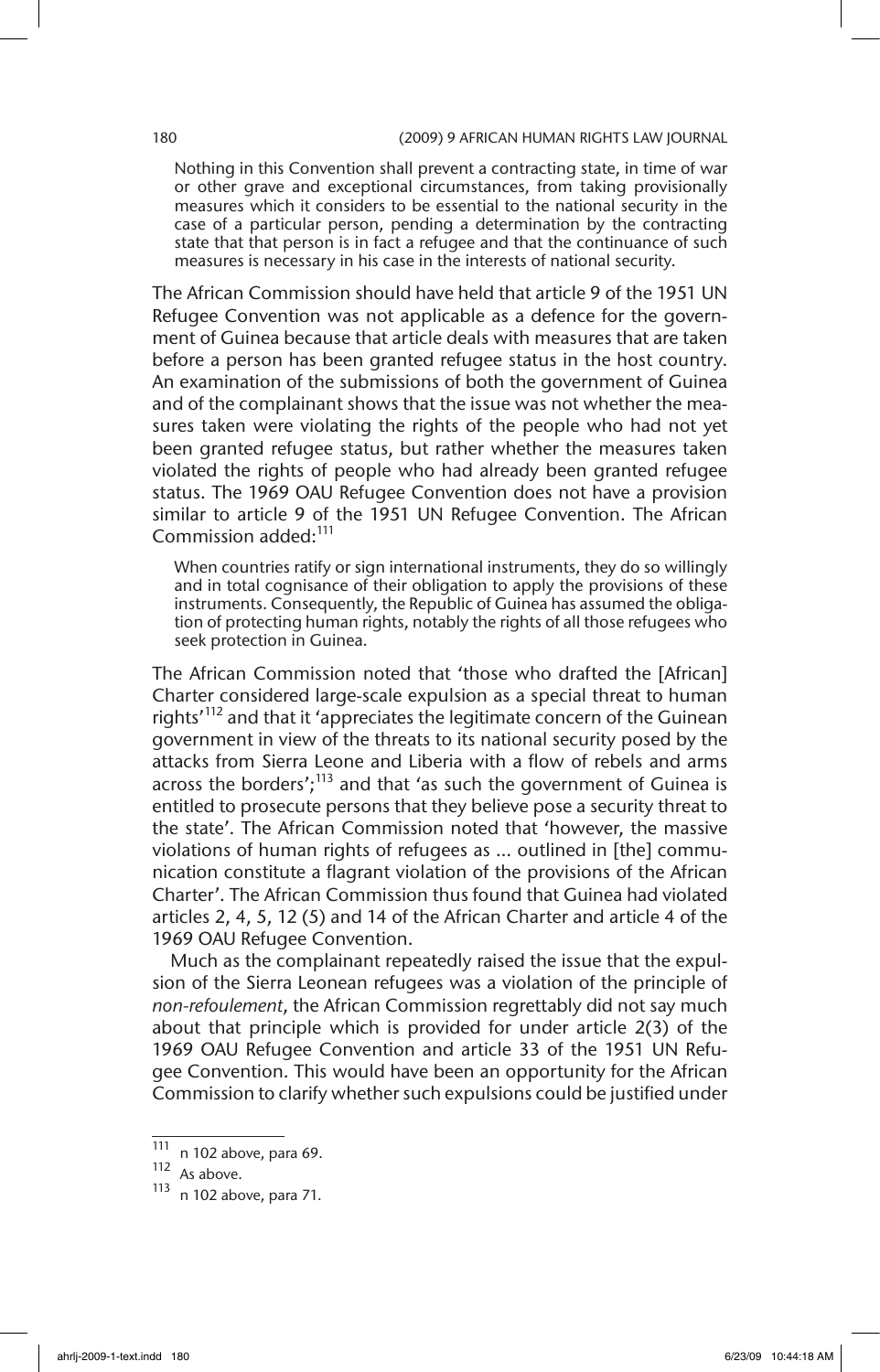article 32 of the 1951 UN Refugee Convention, which allows a host country to expel refugees when they are a threat to national security. But even then, such a state must ensure that the refugees are given a chance to be heard and must be allowed reasonable time within which to leave the country. One of the reasons why the African Commission could have failed to express its opinion strongly on the principle of *non-refoulement* but instead put emphasis on article 4 of the 1969 OAU Refugee Convention, which prohibits discrimination, is that the communication indicated that refugees from countries such as Liberia were not mistreated by the government of Guinea, but only Sierra Leonean refugees were targeted. This was considered to be discrimination on the ground of nationality, which is prohibited under article 4 of the 1969 OAU Refugee Convention and article 3 of the 1951 UN Refugee Convention.

The complainant also alleged that the government of Guinea had violated several refugees' rights, such as the right to human dignity, the right not to be subjected to sexual abuse (rape), privacy, freedom of movement, the right to property, the right to housing, the right of access to courts and the right to travel documents, most of which are protected under the 1951 UN Refugee Convention, but the African Commission regrettably did not refer to the 1951 UN Refugee Convention to establish such violations. Though, as discussed above, the African Commission referred to the African Charter to find violations of the rights to human dignity, property, life, non-discrimination and against mass expulsion, refugees would have been offered better protection if the African Commission had also referred to article 5, which recognises the fact that refugees have more rights than those under the Convention; article 7(2), which obliges state parties to accord refugees the same treatment as all aliens; articles 13 and 14, which guarantee the rights to property of the refugees; article 16, which obliges states to respect the right of refugees to access to courts; article 21, which guarantees the right to housing; article 26, which protects the right to freedom of movement; and articles 27 and 28, which protect the right to travel documents of the 1951 UN Refugee Convention. Guinea violated all these rights which it has a duty to protect. It has to be recalled that, whereas article 42 of the 1951 UN Refugee Convention allows a country at ratification to enter reservations on all the provisions of the treaty except on articles 1, 3, 4, 16(1), 33 and 36 to 46, Guinea did not enter any reservation on the provisions of the treaty that it violated $114$ and therefore it acted in breach of its obligations under the 1951 UN Refugee Convention.

<sup>114</sup> See http://www.unhchr.ch/html/menu3/b/treaty2ref.htm (accessed 9 February 2009).